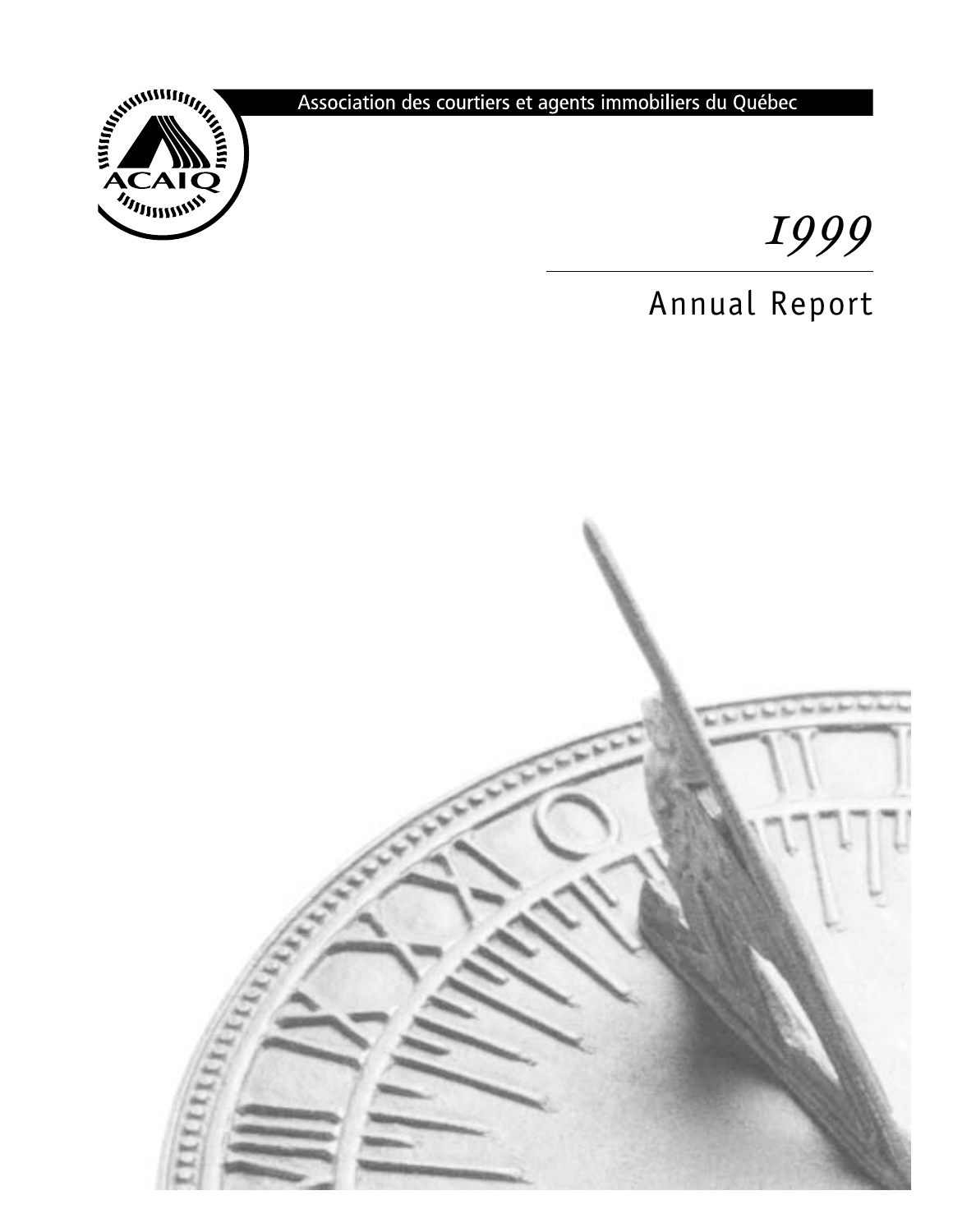

# Table of Contents

| Chairman                             | 15 |
|--------------------------------------|----|
| Director General                     | 17 |
| Syndic                               | 23 |
| Discipline Commitee                  | 25 |
| Professional Inspection<br>Committee | 28 |
| Treasurer                            | 30 |
| Auditors                             | 31 |

# **Members of the Board of Directors**

AT YEAR-END 1999

### **Elected Chairman**

François Léger

### **Elected Directors**

| Robert Aubin                    | Western Québec |
|---------------------------------|----------------|
| Serge Brousseau (Vice-Chairman) | Montréal       |
| Raymond Desbiens                | Eastern Québec |
| David Farher                    | Montréal       |
| Pierre Lafond                   | Montréal       |
| Pierre Paradis                  | Québec         |
| Daniel Pelchat                  | Central Québec |
| Paul Robert (Treasurer)         | Montréal       |

## **Directors appointed by the government**

Jean Mathieu

Madeleine Plamondon

# **Secretary appointed by the Board of Directors**

Claude Barsalou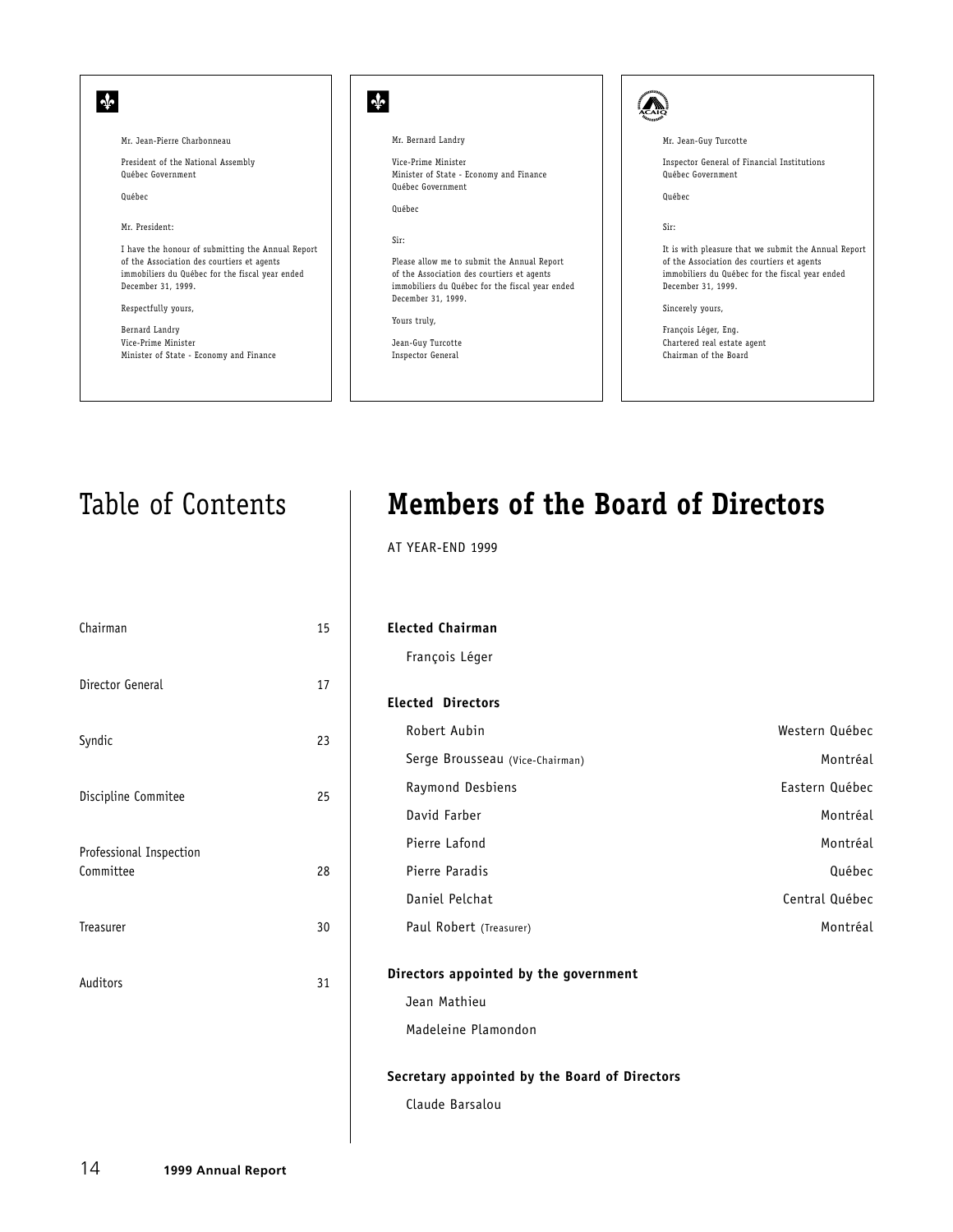

# **Report of the Chairman**



**François Léger**, Eng. Chartered Real Estate Agent

# This is the Association des

courtiers et agents immobiliers du Québec's annual report for 1999. In particular, it outlines our activities in the context of our strategic planning objectives. We met our deadlines, and I invite you to read the Director General's report for full details in this regard. The Activity report of the Association also describes the activities of the Syndic, the Discipline Committee, the Professional Inspection Committee, the Treasurer and the auditors. I will deal with a major objective of our strategic planning and one of the Board's constant preoccupations: efficiency. This concerns our organization, but also the profession's effectiveness as a whole.

The strategic planning that we have been talking about for the past two years has been motivated by the desire to become more efficient. This is demonstrated by various changes. It can be observed in the Board of Directors and among employees. Modifications to the organizational chart reflect our preoccupations for the future, as do the choice of the new premises of the Association.

# **A Major Objective: Efficiency**

It is expensive to be a real estate agent. This is the most widespread comment that I hear, even from people who are beginning a second career and who already have financial security. The ACAIQ is not the only expense. Payments and fees are also required for the right to practice or to become a member of professional associations or business associations.

Obviously, I would like to be able to announce to members that we are going to reduce annual fees, but we need to be realistic. Requirements and needs of the Association and the Profession largely exceed our means. The Association does not have enough reserves and it has important challenges to face, which will be expensive. What should be increased is training criteria, not rights to practice. Your money should be administered as effectively as possible so that any surpluses necessary for the development of our projects can be made available. We are committed to making this happen.

1999 was an encouraging year in this regard. Despite the cost of our advertising campaign, we were able to balance our budget. This was due to the fact that we had rigorous financial management. The decision to move our office to Brossard is an example of this management. The rent charged there is substantially cheaper than in downtown Montréal, and parking is free, which is an important detail. This relocation shows our concerns and the fact that we prefer to invest in consumer and member services instead of bricks and mortar.

# **Our Greatest Challenge: Training**

The projects I have been referring to are closely linked to our success. We can view the globalization of markets and the latest technology as either threats or opportunities. This essentially depends on members willingness to adapt. We need to get used to new computer resources and accept the fact that a computer is just as much a part of the work of an agent as a telephone. At present, only 25% of all brokers and agents are connected to the Internet. In addition, the real estate brokerage training program does not have a

course on using computers. We have a long way to go as individuals and as a group,… and we need to change our outlook.

Another problem is agents who practically apologize for asking for their commission, or who agree to work for a reduced rate. These people, and there are more of them than you would think, need to start believing in the importance of the role they play. Agents have a changing role, and act not only as information providers or inventory managers, but also as advisors during negotiations, the drawing up of contracts, evaluations, etc. All too often, the real estate agent finds it difficult to make people aware of the value of his/her services, or to justify the commission's percentage for selling something that is, after all, one of his/her client's most precious possessions. It is essential that we add a section on communications, including sales techniques, to the training program.

Once we have become convinced of our own worth, we need to convince the Québec consumer. This is why we need to accumulate a surplus, so that we can advertise this reality, and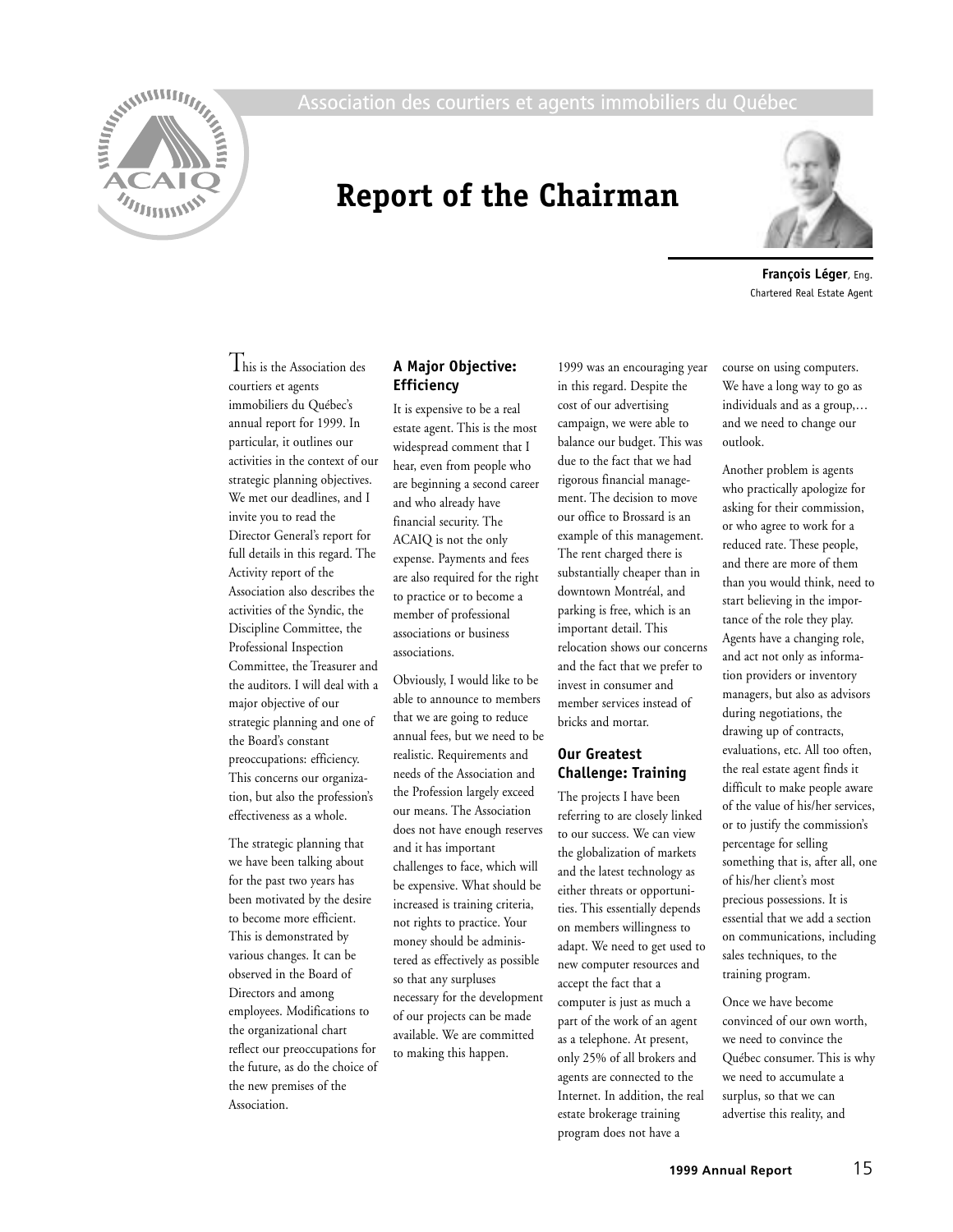reinvent our image that all to often goes unnoticed. In British Columbia, it is almost unthinkable to carry out a real estate transaction without an intermediary. It would be like defending oneself at an important trial without a lawyer. And in Québec today, between 30% and 40% of the real estate market does not pass through our hands.

As an association, our role is also to ensure that the real estate intermediary provides "professional" services to consumers. To achieve this fully, we need to increase our level of expertise. This is an integral part of our mission. Consumers spontaneously expect a guarantee of competence and professionalism and that the added value of our services be clearly established.

In the final analysis, the vitality of our profession will depend on our ability to set up training programs adapted to the conditions of the market and to the realistic expectations of our members. This is the challenge we are faced with, and participants in real estate brokerage need to meet this challenge by pooling their resources. In 1999, we offered some courses in collaboration with organizations in the profession and I would like to think that it was just the beginning of a collaboration that will develop quickly.

# **The Board of Directors**

The mandate of some members of the Board of Directors ended last March. There were two director's positions to be filled in the Montréal region, one in the Western region and one in the Eastern region. For three of these positions, the only applicants were the incumbent directors. These were Serge Brousseau (Montréal), Robert Aubin (West) and Raymond Desbiens (East), who were all re-elected by acclamation. I myself was the only candidate for Chairman of the Association, and I was therefore re-elected. The Board named Pierre Lafond to the vacant position for the

also named Daniel Pelchat as a director, following the resignation of Yvon Cousineau (Central Québec). Paul Robert succeeded him as Treasurer, and Serge Brousseau was named Vice-Chairman of the Board following the departure of Nicholas Stephens. Just as in other organizations,

Montréal region to replace Nicholas Stephens. The Board

we have had to deal with a lack of candidates for the election of directors this year. Four of the five positions to be filled were taken by incumbent directors, and the fifth remained vacant for some time, as there was no candidate. This situation is very worrying, since the Board is not, after all, a private club. Of course, we work hard, but we cooperate in a democratic spirit, and we would like to limit the length of our meetings to no longer

than four hours. We would also like to hold fewer meetings, which is a good indication of the confidence that exists between the Board and the general management. I believe that these factors should encourage greater participation. I also believe that by setting up various training programs jointly with partners, the Association will build a higher profile and will get closer to its members. This could make the difference.

The Board met 14 times for 11 regular meetings and 3 special meetings. The various committees held 47 meetings.

As shown in the table above, a Committee on the Mandate of Directors met four times throughout the year to evaluate each of our roles. The goal of this committee, as defined in our strategic planning, was to specify the nature of each of our mandates as directors, Treasurer, Vice-Chairman and Chairman, but also of the committees, the Board as a whole and the Director General. We undertook this task in order to improve the efficiency of our administrative structures, for example by correcting the overlapping and duplication of work. We plan to propose amendments to our Rules of Internal Management that will reflect these improvements at the next extraordinary general meeting.

### **Committees - 1999** Meetings Expanded finance committee\*: ................................................................... 2 Committee for choosing a director\* (replacement of Nicholas Stephens): ....................................................... 3 Brokerage contract - purchase committee\*: ....................................... 3 Committee for choosing a director\* (replacement of Yvon Cousineau): Committee on the mandate of directors: .............................................. 4 Human resources committee: ........................................................................ 6 Office site committee: ....................................................................................... 7 Finance committee: ............................................................................................. 5 Training committee: ............................................................................................ 4 Professional inspection committee: ......................................................... 2 Ethics committee: ................................................................................................ 8 \* DISSOLVED

# **In Conclusion**

Allow me first of all to thank my colleagues on the Board. We make a productive team that I enjoy being involved with. More than ever, this year we were able to rely on the cooperation of a number of committees which, in a manner of speaking, led the way for the Board. These committees are made up of members, and I would like to thank them all for their kind involvement.

Finally, on behalf of the members of the Board, I would like to thank the staff of the Association. The results speak for themselves. In 1999, challenges were considerable and have been taken up. We owe them, in large part, to the Director General, who I would like to thank for the quality of his management and his remarkable understanding of the Board's expectations.



**François Léger** Chairman of the Board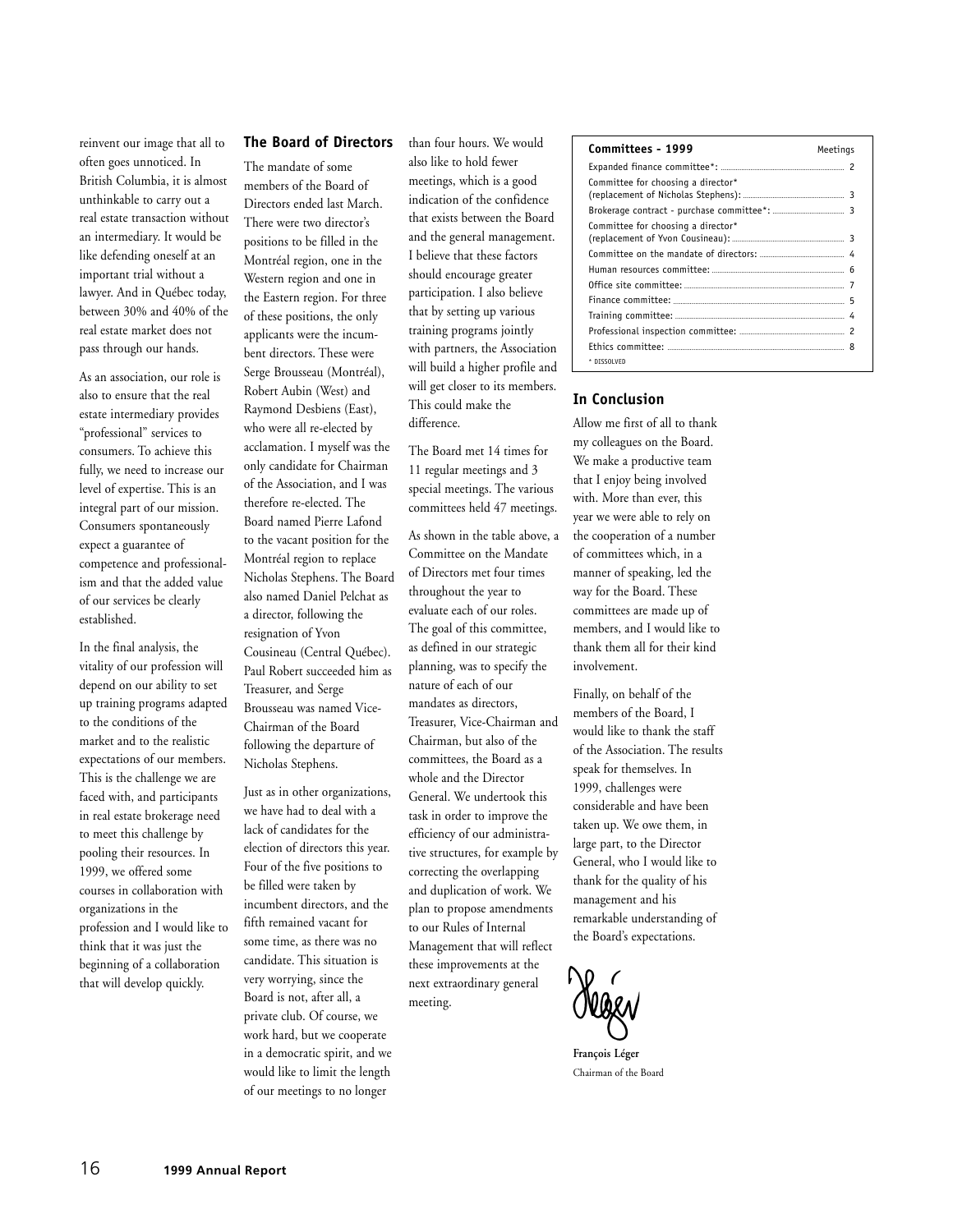

# **Director General's Report**



**Robert Nadeau**, Lawyer Director General

 $\int$ his report contains a summary of the Association's activities for 1999, in particular those included in our strategic plan. This year, a major portion of our efforts was devoted to the consolidation of our work methods following the changes made last year to our general management and organizational structure. We also devoted a lot of time to the Association's relocation. Overall, I am confident that the foundations we have laid in the course of this mandate will soon support a dynamic and forward-looking organization of which we can all be proud.

# **CERTIFICATION**

For the fourth consecutive year, the Association's membership has increased, going from 10,030 on January 1, 1999 to 10,249 in January of this year. I invite you to consult the following charts illustrating the breakdown of our membership by certificate category, sex, age and region. A new chart also highlights the distribution of brokers by banner and the number of their agents. You will also note on the mandatory examination chart that candidates to the profession numbered over a thousand, although slightly below last year's level. However, the rate of success at these examinations (90%) and average grade (78%) remain unchanged.

# **STRATEGIC PLANNING**

Developed in 1998, the ACAIQ strategic planning is based on three major objectives: organizational effectiveness, education and identity of the profession. The achievement of these objectives is spread out over three years, through specific objectives with varying timelines. All the objectives set for 1999 have been

achieved. Here is a brief status report by objective for the year of implementation.

# **Organizational effectiveness**

Regarding organizational effectiveness, our first objective was to "establish harmonious relations with the government so that the Association is recognized as the inevitable reference and source of advice on legislation and regulation for the Québec real estate market". This will of course require a sustained effort on our part, year after year.

### **Government relations**

We have met with most of the key players who are called upon to work on any of the issues relating to real estate brokerage and have presented our organization, its origin, our operations, our role, our actions and our objectives. We have established or renewed contact with the political attachés of the Minister of Finance, whom as such is responsible for real estate brokerage in Québec; representatives from the office of the Inspector General of Financial Institutions, to whom we presented our strategic plan, which was favorably received; the Chairman of the Fiscal

Commission, which will be reviewing the *Real Estate Brokerage Act;* the Chairman and Vice-Chairman of the Office des professions, with whom the Association has filed an application for membership; the Chairman and Vice-Chairman of the Committee on Institutions, whose mandate, among other things, is to oversee the Office des professions; the leader of the Official Opposition, his cabinet Chief of Staff, his political attaché as well as his critics in the areas of economy and finance, and professional orders; various authorities at the Ministry of Tourism, particularly regarding new regulations for the rental of vacation properties and how they fit in with the *Real Estate Brokerage Act;* the manager of the information highway and his assistant for the drafting of a law, temporarily called the *Infohighway Safety Code*, which will validate the way in which a person's consent to a document can be given in a high-tech environment. Among other things, this could allow someone to agree to a brokerage contract or a promise to purchase, or even to renew a certificate by e-mail.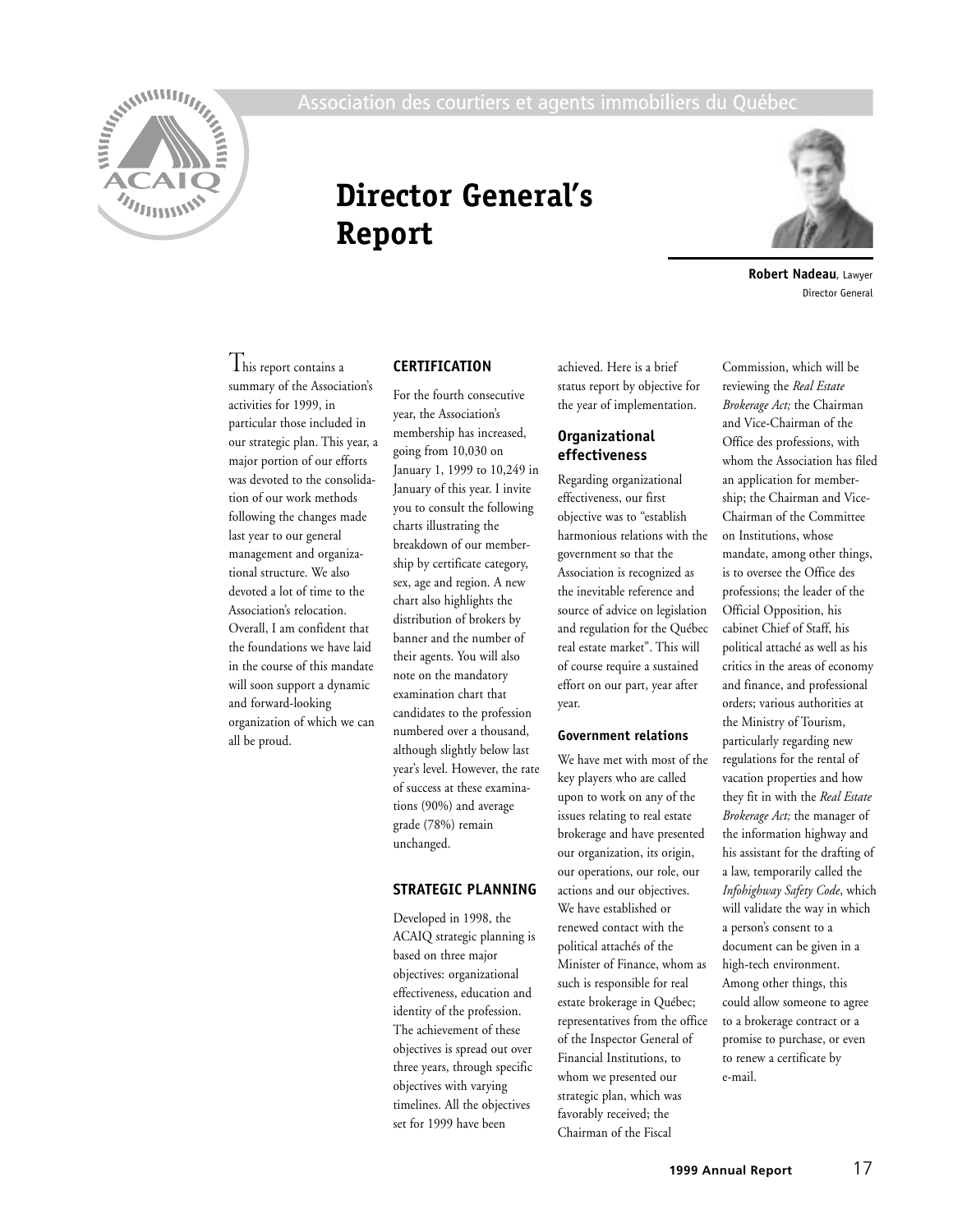# **Restructuring and policies**

Organizational effectiveness involves the following changes in the Association's structure and policies:

### *Organizational structure*

"Adopt an organizational structure geared to the ACAIQ's vision, rewrite the job descriptions, review the compensation policy, identify the objectives for performance evaluation and adapt the Rules of Internal Management" - such were the activities planned for this mandate in terms of organizational structure. All of this was achieved during the period or is nearing completion.

A new ongoing performance evaluation system will be in place by the beginning of the next period. As we know, the Association's organization chart was also modified, which led to a few departures and hirings. New arrivals within our ranks include Pierre Loiseau, Training Advisor, and Neyl Soumeillant, Assistant Syndic. The Legal Affairs Department especially saw its positions redefined following the creation of the new Information Center, which will be operational in 2000. This will be covered in more detail further on.

# *Definition of roles*

The roles of the Association's directors (Chairman, Vice-Chairman, Treasurer, Director General, etc.) and the committees (Finance and Human Resources) also

underwent review by an ad hoc committee. This

committee should complete its work in time for the new definitions to be submitted at the General Meeting in April 2000, as part of proposed modifications to the Rules of Internal Management.

## *Relations with intervening parties*

One of our specific objectives was "in the short term, to establish permanent, diligent and mutually respectful channels of communication with the Fédération des chambres immobilières du Québec and the real estate boards themselves, in addition to defining the type of relations to entertain with the Canadian Real Estate Association and other organizations".

In this regard, we should mention that our relations with the general management of the Greater Montreal Real Estate Board are excellent and that in addition, in partnership with the Board's College, we offered training sessions which are expected to multiply. We also enjoy excellent relations with the general managers of other real estate boards, especially in Québec City and the Outaouais. Their help in organizing the 1999 and 2000 Annual Meetings was invaluable. We would also like to acknowledge the contribution of the Fédération des chambres immobilières du Québec at last November's General Meeting as well as to the Act review process, from which a consensus seems to be emerging.

### CHART I **BREAKDOWN OF ACAIQ MEMBERSHIP**

| JANUARY 1ST<br>2000                        | JANUARY 1ST<br>1999                                                         | JANUARY 1ST<br>1998                                                                     |
|--------------------------------------------|-----------------------------------------------------------------------------|-----------------------------------------------------------------------------------------|
| 2,028<br>6,671<br>1,468<br>82              | 2,028<br>6,370<br>1,495<br>80                                               | 2,022<br>6,077<br>1,490<br>90<br>40                                                     |
|                                            |                                                                             | 9,719                                                                                   |
|                                            |                                                                             |                                                                                         |
|                                            |                                                                             |                                                                                         |
| 3,723                                      | 3,619                                                                       | 5,275<br>3,468                                                                          |
| 9,263                                      | 9,095                                                                       | 8,743                                                                                   |
| <b>Brokers</b>                             | Agents                                                                      | Total                                                                                   |
| 508<br>83<br>270                           | 2,964<br>929<br>1,611                                                       | 3,472<br>1,012<br>1,881                                                                 |
| 182                                        | 817                                                                         | 6,365<br>999<br>212                                                                     |
|                                            |                                                                             | 1,211                                                                                   |
| 21<br>24<br>7<br>1                         | 129<br>88<br>49<br>3                                                        | 150<br>112<br>56<br>4                                                                   |
|                                            |                                                                             | 19                                                                                      |
| 50<br>72                                   | 335<br>346<br>351                                                           | 341<br>385<br>418<br>406                                                                |
| 177                                        | 1,032                                                                       | 1,209                                                                                   |
| 53<br>14<br>82<br>149                      | 254<br>67<br>653<br>974                                                     | 307<br>81<br>735<br>1,133                                                               |
|                                            |                                                                             | 10,249                                                                                  |
| <b>Brokers</b>                             | Agents                                                                      | Total<br>members                                                                        |
| 1,127<br>12<br>34<br>54<br>162<br>32<br>47 | 2,909<br>395<br>1,334<br>719<br>1,978<br>1,126<br>320                       | 4,036<br>407<br>1,368<br>773<br>2,140<br>1,158<br>367<br>10,249                         |
|                                            | 0<br>10,249<br>5,540<br>861<br>40<br>222<br>6<br>59<br>55<br>1,468<br>1,468 | 57<br>10,030<br>5,476<br>5,504<br>172<br>989<br>13<br>445<br>8,781<br>employed<br>8,781 |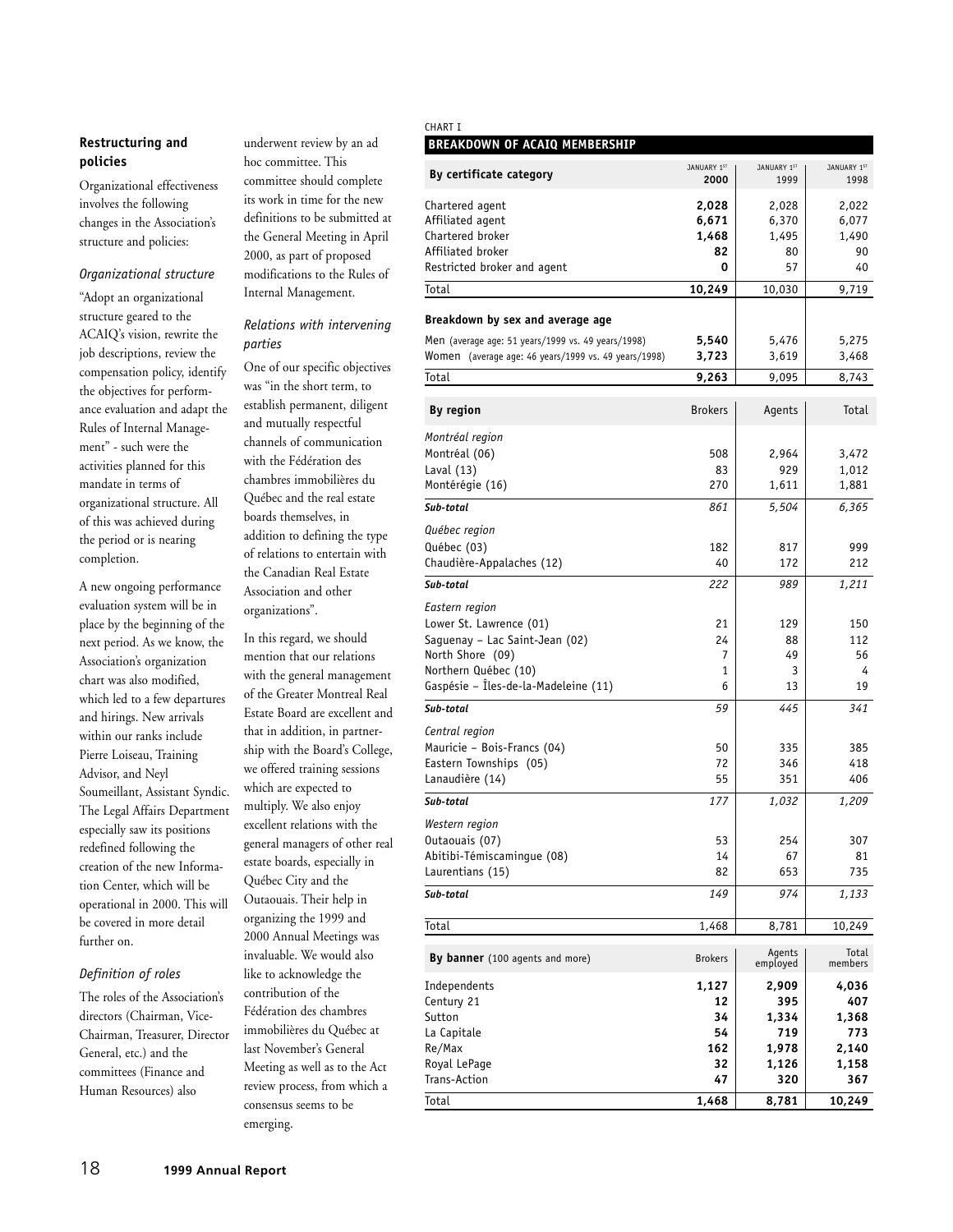### CHART II

| <b>CERTIFICATE MANAGEMENT</b>                  |                |        |                |        |
|------------------------------------------------|----------------|--------|----------------|--------|
|                                                |                | 1999   |                | 1998   |
|                                                | <b>Brokers</b> | Agents | <b>Brokers</b> | Agents |
| <b>Issuances</b>                               | 134            | 1,760  | 170            | 1,761  |
| Reclassifications                              |                |        |                |        |
| chartered broker $\rightarrow$ chartered agent | (21)           | 21     | (19)           | 19     |
| chartered agent $\rightarrow$ chartered broker | 19             | (19)   | 18             | (18)   |
| Reinstatements                                 | 1              | 1,268  | 17             | 1,621  |
| Total                                          | 133            | 3,030  | 186            | 3,383  |
| Suspensions                                    | 23             | 1,965  | 17             | 2,106  |
| Expirations                                    | 125            | 1,419  | 101            | 1,448  |
| Cancellations                                  | 17             | 76     | 3              | 12     |
| Abandonments                                   | 28             | 6      | 55             | 5      |
| Total                                          | 193            | 3,466  | 176            | 3,571  |
| <b>Other transactions</b>                      |                |        |                |        |
| Reclassifications                              |                |        |                |        |
| affiliated agent $\rightarrow$ chartered agent | $\Omega$       | 53     | 0              | 39     |
| Renewals                                       | 1,506          | 8,526  | 1,496          | 8,225  |
| <b>Total</b>                                   | 1,506          | 8,579  | 1,496          | 8,264  |

### *Office of the Syndic*

According to the Association's strategic plan, the Office of the Syndic had its own objectives to meet in 1999. I will let the Syndic present his own report on page 23, but I would like to stress that all his objectives have been met, including the implementation of an interim review process for requests for investigation.

### *Information technology master plan*

Another objective was to "produce a master plan and ensure its implementation". The plan is in place and will enable us to renew our computer fleet and servers gradually over the next few years.

### **Techno-watch and Internet development**

The final objectives for the year in the area of organizational effectiveness were to "implement a techno-watch (…) and develop services to be offered via the Internet". We have a part-time technowatch done by an employee

from the Certification Department. His role consists mainly in identifying irregularities on sites pertaining to real estate brokerage.

As for the development of Internet services, we have implemented our new on-line *Member Register* which instantly displays any changes made to a member's file. Another novelty is the on-line publication of our disciplinary rulings.

### **Education**

Our second major strategic planning objective had to do with training, with the first objective being the "implementation of a detection and information program".

## **Disclosure and conflicts of interest**

This program is aimed at enforcing the Act in the areas of disclosure and conflicts of interest. An entire strategy was developed to this effect to raise the awareness level of real estate brokerage professionals, the public and students enrolled in the agent certificate program. Articles were written and published by the ACAIQ and the Professional Inspection Department has planned, as part of its next inspection program, systematically to ask

brokers and agents about potential payment of compensation for any referral to a hypothecary lender. Emphasis has already been placed on this problem in individual inspection reports and at the group meeting which generally follows the inspection of an establishment. Non-disclosure cases are referred to the Office of the Syndic, which conducts an investigation. The Syndic has made this the theme of his regional conferences. Financial institutions will be targeted in the next period to build awareness of this problem.

### **Continuing education**

As far as continuing education is concerned, the objective was to "define the problems in education, establish an intervention plan and make recommendations for its implementation". This plan was submitted to the Board of Directors and will likely be adopted in March 2000. A number of continuing education activities were developed in the past year, i.e. the training given as part of our General Meetings and several other sessions organized jointly with real estate boards.

### CHART III

| .<br><b>MANDATORY EXAMINATIONS</b> |       |            |       |                  |      |                 |      |           |      |               |
|------------------------------------|-------|------------|-------|------------------|------|-----------------|------|-----------|------|---------------|
|                                    |       | Candidates |       | <b>Successes</b> |      | <b>Failures</b> |      | % success |      | Average grade |
|                                    | 1999  | 1998       | 1999  | 1998             | 1999 | 1998            | 1999 | 1998      | 1999 | 1998          |
| Affiliated agents                  | 1,154 | 1,300      | 1.035 | 1,136            | 119  | 163             | 90%  | 87%       | 78%  | 78%           |
| Chartered brokers and agents       | 111   | 113        | 73    | 66               | 38   | 46              | 56%  | 58%       | 70%  | 69%           |
| Restricted brokers and agents      | 3     | 21         | 3     | 21               | 0    | 0               | 100% | 100%      | 80%  | 82%           |
| <b>Total</b>                       | 1,268 | 1.424      | 1.111 | 1,223            | 157  | 209             | 82%  | 85%       | 76%  | 77%           |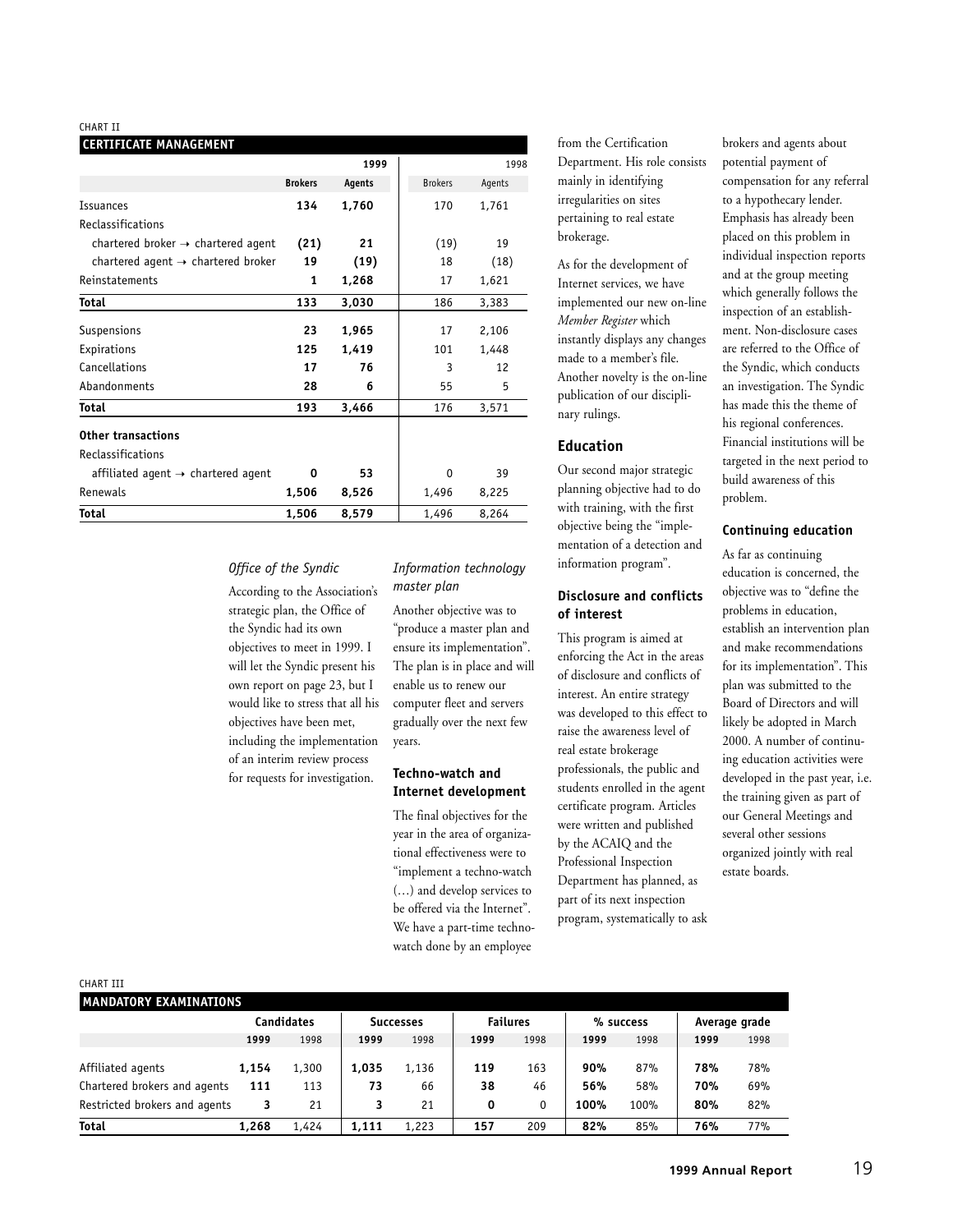# **Supervision of competencies**

As for the objective of enabling the Inspection Department to monitor the professional competence of our members, this will require amendments to the Act. The paper which the Association will table before the government as part of the review of the *Real Estate Brokerage Act* will request powers to this effect.

# **Identity of the profession**

The identity of the profession is the last of the three main objectives in our strategic plan. This theme includes our communications with the public and our members, our future Information Center as well as the revision of the Act and its regulations.

# **Communications with the public and our members**

During our mandate, we were to "establish a precise diagnosis of the situation of our communications to the public, formulate the necessary corrective actions and ensure their implementation". We also had to "complete an analysis of our communications to our members and produce a communication plan to remedy the situation". We developed a plan to improve our exchanges with the public and our members, and to stress the added value of the Syndic and the profession. Unfortunately, a portion of the projects recommended, especially those involving advertising, will be shelved for the time being due to lack of funds.

However, the Association has increased its press relations during this mandate and an inventory of articles and reports published or aired reveals positive results. If we had had to buy the space and airtime that we occupied in the media between January 1997 and September 1999, we would have spent about \$90,000. Between June 1998 and September 1999 only, our presence would have cost some \$64,000. Two conclusions are drawn from this: not only were we able to use the media more effectively, but the media are also increasingly calling on our expertise.

### **Information Center**

The Information Center is one of the solutions retained to improve our communications with the public and our members. In 1999, we had to "complete a study on the effectiveness and performance of such a center and propose an innovative solution".

The study enabled us to discover that several organizations distributing information, including Communication Québec, are acquiring data banks and are turning more and more to the Internet. It also highlighted the fact that the Association

has to develop more specific policies regarding the transfer of information in order to further standardize the answers provided.

An Information Center will shortly replace the Legal Information Service and the Certification Information Service. Henceforth, employees who are not lawyers will be answering requests for information using information available on the association's site (acaiq.com), among other sources. The lawyers who were giving out this information until now will be more closely involved with training, including in the drafting of contracts and forms.

## **Revision of the Act and its regulations**

The issue of the revision of the Act and its regulations is progressing slowly but surely. The Board of Directors now needs to adopt the final version of the paper to be submitted to the government. This document provides a status report on the profession and proposes solutions for the future.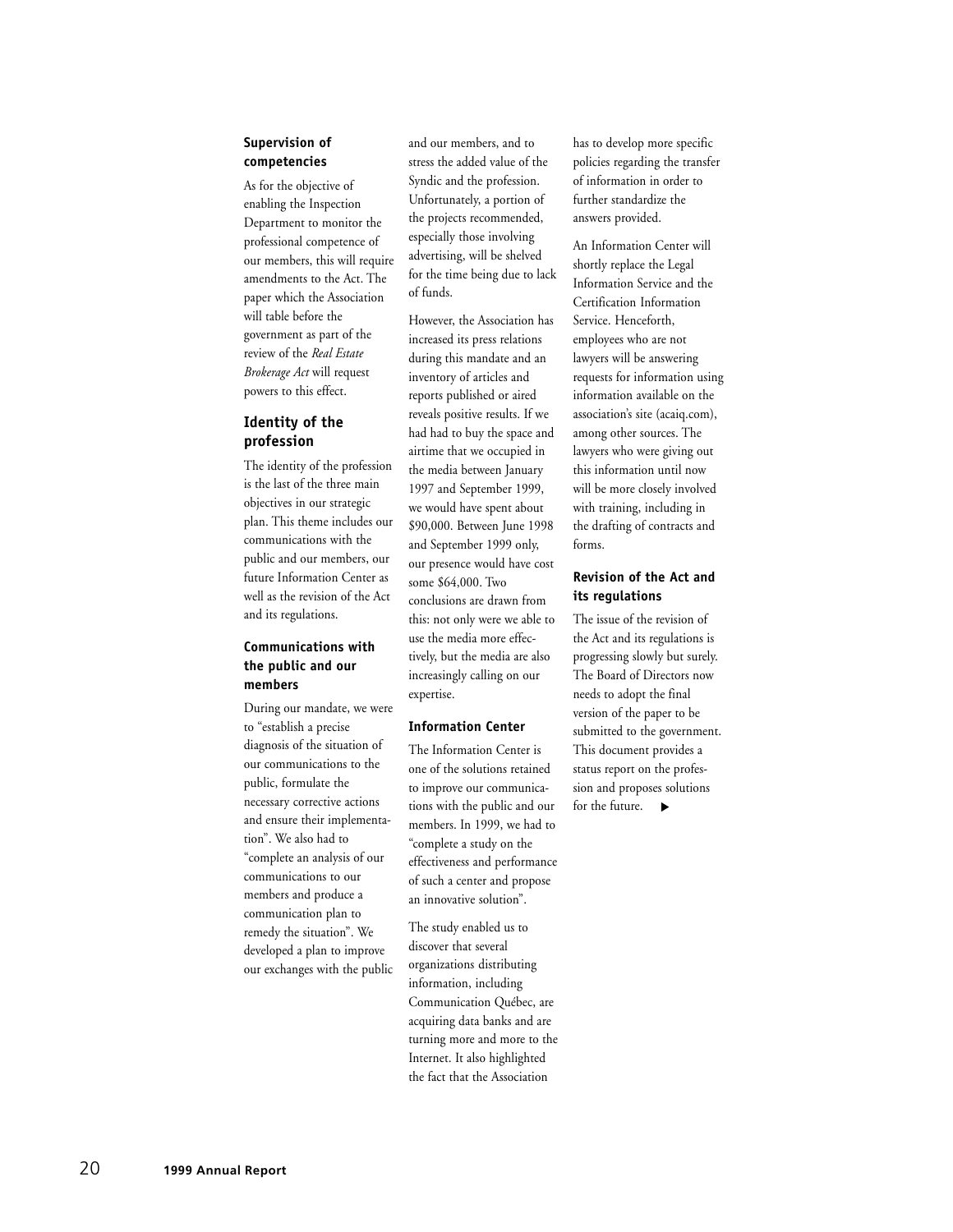In this **second portion** of the report, we will leave strategic planning aside and talk about the events and topics which retained most of our attention.

### **Awareness campaigns**

You will remember the awareness-building campaign organized by the Association to make ourselves better known to the public and promote the importance of dealing with a real estate broker. Given the relatively limited budget (\$400,000) we had for this, we

**EXTREMENTS** Fast talker seeks buyers... Fast talker seeks buyers **DUFLIS SALE NO BITSHIKAN**<br>OURCIS SALE NO BITSHIKAN<br>Adk for Frankle (Pager), 123-4567 used mostly

dailies and weeklies, which enabled us to cover the entire territory.

The campaign yielded interesting results. A SOM survey conducted soon afterwards revealed that one out of two Quebecers (52%) knows that there is an organization in Québec which protects the rights of buyers and vendors who use the services of a real estate broker. Also significant is the fact that, over 10% of individuals who intend to buy or sell a house within the next year are able to name the ACAIQ

spontaneously, and 87.9% of people who know our organization have a favourable opinion of us.

The significant increase in the volume of requests for investigation filed with the Office of the Syndic can also be perceived as an indication of the effectiveness of this awareness campaign.

# **Pyrite**

In 1999, the pyrite phenomenon dominated our media relations, as the publication of our Vendor and Buyer Guides had the year before. Right from the beginning of the year, the difficulties encountered by consumers and real estate brokers due to pyrite required that the Association issue guidelines to its members and make these guidelines public. The guidelines, founded on the rules of practice of real estate brokerage, reminded real estate brokers and agents of their obligation to inform their clients, vendors and buyers of immovables located in the areas concerned, of the existence of the problem and actions to be taken when conducting a real estate transaction.

We also participated in public information sessions, thereby addressing hundreds of consumers.

### **Training activities**

Two pilot training activities were held jointly with the Greater Montréal Real Estate Board. One was on the drafting of contracts and forms. Several similar sessions will be offered next year in collaboration with this organization and other real estate boards.

Organized over two days in November 1999, the second pilot training activity dealt with the purchasing brokerage contract. It drew about 30 real estate brokers and agents. The objective of this meeting was to collect their comments on the usefulness of such a contract.

In addition, half-day training sessions were offered to members at the last Annual General Meeting in April. This program was offered again at the Special General Meeting held in November. These events drew over 900 participants.

# **Legal and Ethics Information**

In 1999, the Legal and Ethics Information Service received 15,354 requests for information by phone compared to 14,944 last year, i.e. a 2.7% increase. As in previous years, the questions dealt mostly with mandatory forms, their interpretation and their use.

### **Claim reports**

We analyzed 133 claim reports (professional faults), sent by various insurance companies. This represented a 325% increase over last year, when there were only 41. The fact that the Association sent a notice to insurance companies reminding them of their obligation to forward these reports, largely explains this increase.

# **ACAIQ.COM: a strategically important medium**

The Association's Web site has been in existence for two years now. Recent statistics regarding its use indicate that the site receives approximately 5,200 hits per month, or more than 160 a day. Traffic is increasing constantly.

Everything the Association publishes can be found on this site, i.e. members' business info, disciplinary hearing schedules, Discipline Committee decisions, releases, form specimens and even entire volumes. In coming months, we will restructure it based on the requirements of our new *Info-ACAIQ* Information Center and to make it easier to browse and search. In addition, we will soon be inaugurating our English site, which is similar to the French.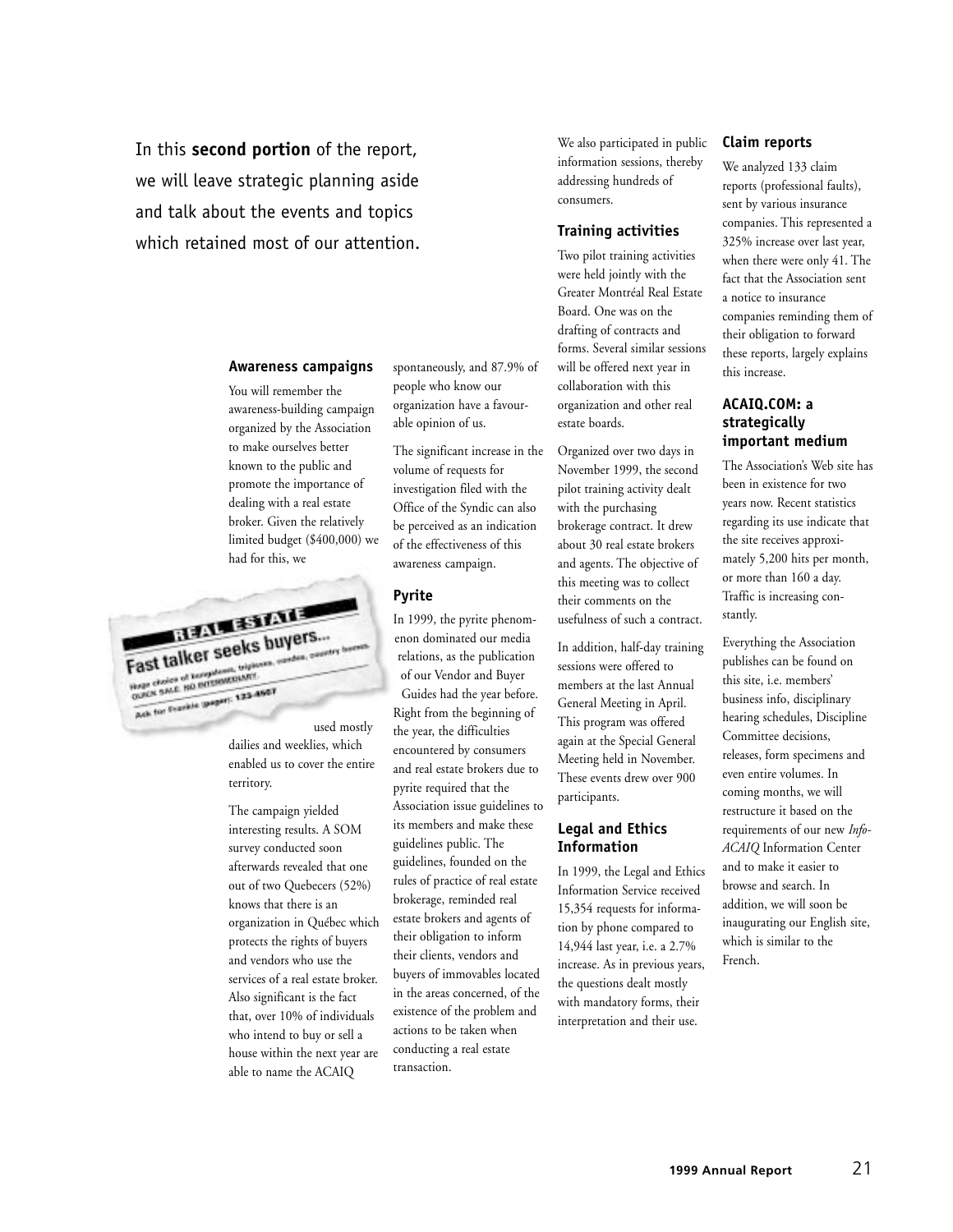But the ACAIQ.COM site will be more than a library, as elaborate as that might be. We want to make it into a true communication tool. We will create a virtual forum where the public and our members can express and exchange views at all times. We also plan on developing e-commerce functions.

## **Real Estate Valet**

One of the Association's strategic objectives is to make real estate brokers and agents aware of the changes brought about by information technologies. The development and promotion of the ACAIQ.COM site and the publication of articles and columns on this topic in *ACAIQ* Magazine contribute to the attainment of this objective. But the most significant action in this area is without a doubt the development of the *Real Estate Valet* software, which will provide an electronic version of all the forms produced by the Association. This should be available in spring 2000.

## **ACAIQ Magazine**

We published three issues of *ACAIQ Magazine* last year in both English and French. In the year 2000, we want to make it into a virtual publication available on the ACAIQ.COM site. We will be able to distribute information more quickly at a lesser cost. We plan on making more extensive use of e-mail to alert our readers to the publication of new information.

### **Illegal practice**

In the area of illegal practice of real estate brokerage, the year 1999 was especially active both by the number and nature of cases processed. A total of 220 new cases were opened during the year, of which 108 were closed and 152 were still pending at the end of the year, including 50 still under investigation. Several cases were closed following a formal commitment on the part of the person investigated to cease activities, and many others led to the issuance of a certificate to violators who agreed to conform.

A trial for illegal use of the title of real estate broker led to a guilty verdict on two counts. Another also led to a guilty verdict on nine counts, and a guilty plea was entered in six cases which covered seven counts. Four new cases involving twelve counts were filed. Two cases were appealed before the Superior Court, one by the Association and the other by a defendant.

We should also mention that at the beginning of the year, the Chairman and I conducted a tour of real estate boards to make their leaders aware of the importance of taking part in the detection of cases of illegal practice.

### **A few words of thanks**

In ending, I would like to thank my close collaborators on the Management Committee, Claude Barsalou from Legal Affairs and Training, Jocelyn Gagné in Professional Inspection and Certification, Claude Lafrenière in Communications, François Pigeon, Syndic and Vo-Long Truong from Administrative and Financial Services. It is reassuring to be able to count on these people's talents and commitment.

I would also like to highlight the contribution of each employee in the Association's various departments. They know their job and do it well. This is very much appreciated. I would finally like to thank the Board members for the trust they continue to place in me. I appreciate that as well.

Thank you all!

Polent 100.

**Robert Nadeau** Director General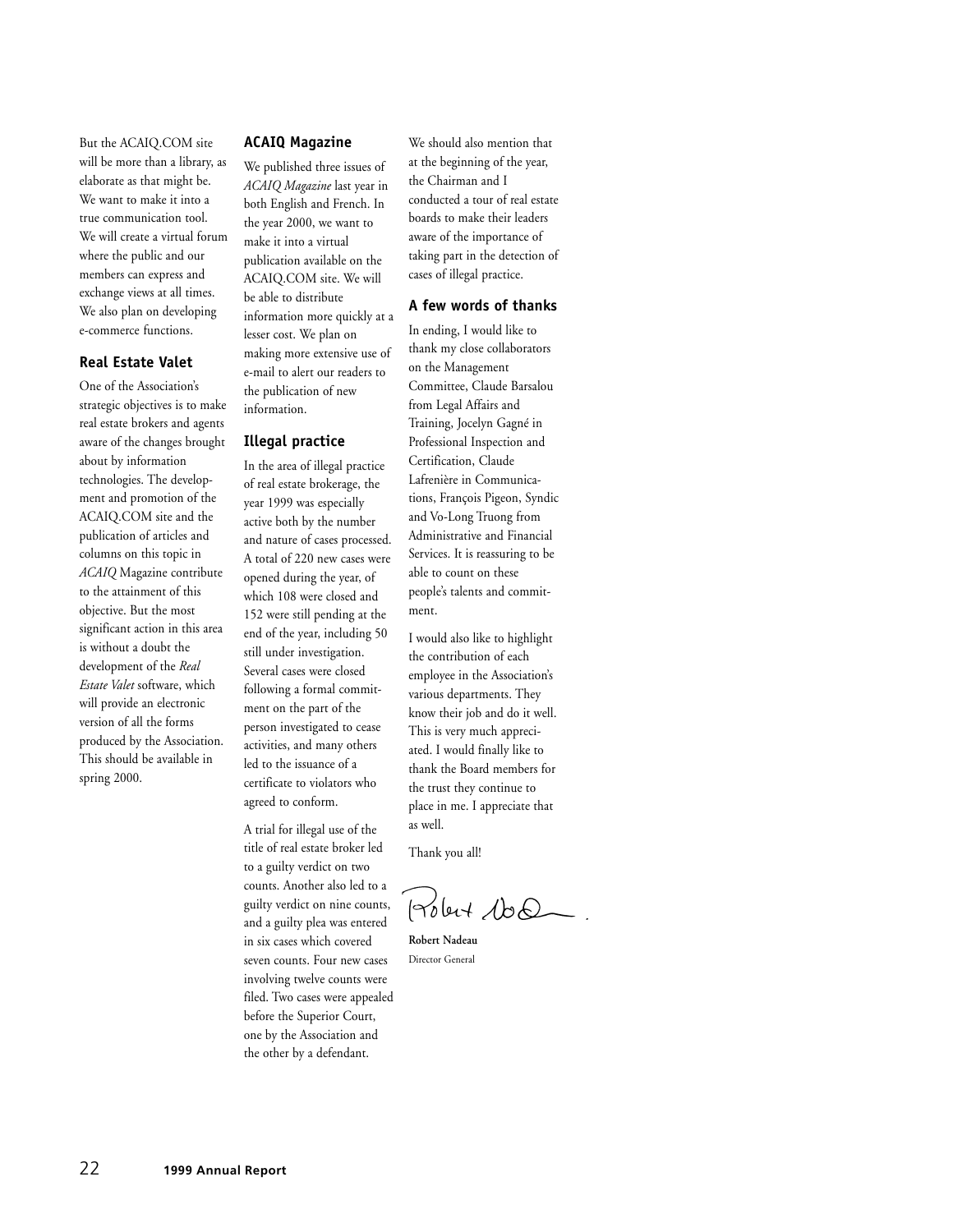

# **Syndic's Report**



**François Pigeon** Syndic

 $A$ s Syndic of the Association des courtiers et agents immobiliers du Québec, I am pleased to present this activity report of the Office of the Syndic for the period ended December 31, 1999.

The role of the Association's Syndic is to investigate alleged professional misconduct by real estate brokers and agents and to file complaints accordingly. Most requests for investigation come from the public (approximately 65%) and from members of the profession (30%). The syndic may also make an investigation on his own initiative or upon recommendation by the Professional Inspection Committee.

## **Record number of requests for investigation**

Between January 1 and December 31, 1999, the Office of the Syndic received a record number of 691 requests for investigation, i.e. 20% more than last year. Consequently, we were unable to reduce processing time as it would be desirable. At the end of the period, the response time was about five months whereas it shouldn't be more than two months. As of December 31, 1999, a total of 286 requests for investigation were ongoing or pending, compared to 207 at the same time last year. The number of investigations concluded during the year totaled 612, i.e. 7% more than last year, and 91 formal complaints were filed with the ACAIQ's Discipline Committee against 83 in 1998.

The rise in notoriety of the Association and the increase in the real estate transaction volume probably explain this spectacular escalation in the number of requests for investigation, which was especially intense from

January to July 1999. To deal with this, the Association's Board of Directors authorized the hiring of a new Assistant Syndic, Mr. Neyl Soumeillant. Barring a new upsurge in requests for investigation, we hope to be able to reduce the processing time in the next fiscal year.

### **Strategic planning**

As part of the Association's strategic planning exercise, the Office of the Syndic had a set of objectives to achieve during the year. The first of these was to "establish a temporary review procedure for complaints and make the necessary representations to obtain the same powers as those granted by the Office des professions".

This review mechanism is now in place. If an individual is not satisfied with the Syndic's decision regarding their request for investigation, they may question the decision. An Assistant Syndic will render the final verdict. Naturally, this mechanism or any other review procedure should be incorporated in the *Real Estate Brokerage Act*, which the Association will put forth when the Act is revised.

The second objective of the Office of the Syndic was to "formulate and produce a quarterly report on its activities". These reports were submitted to the Board of Directors and published in *ACAIQ Magazine* for the benefit of Association members.

Lastly, it was to "establish a communications plan on the added value of the Syndic's role for the profession and the public". This plan was prepared by the Communications Department and integrated in the Association's overall communication plan. Among other things, the plan calls for increased participation (including regional) of the Syndic in the organization's public activities (media relations, conferences, information sessions, training sessions, etc.). An advertising campaign as well as additional documents are also in the plan, but have been shelved for the time being due to budgetary constraints.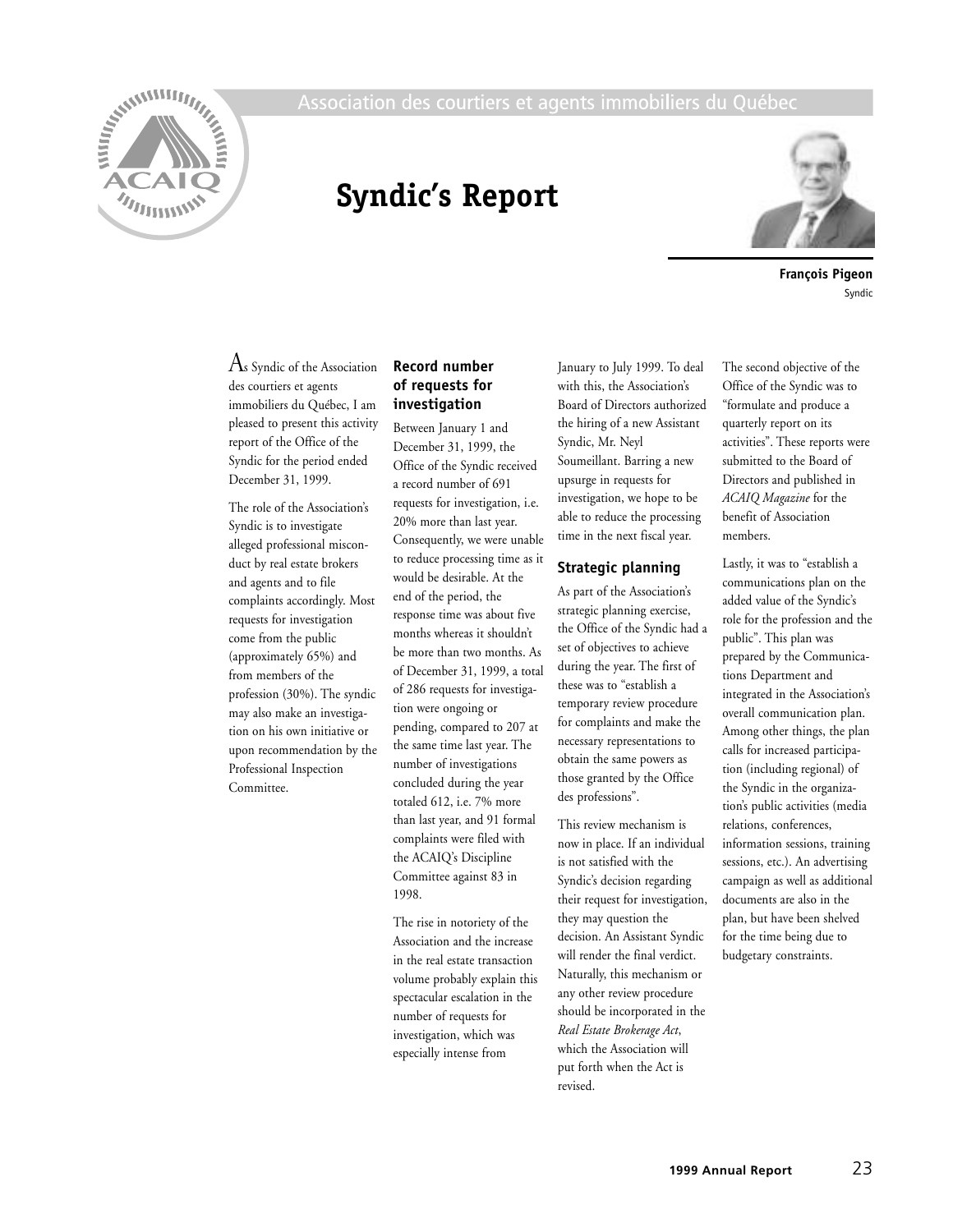In a different vein but still in connection with strategic planning, the Office of the Syndic has agreed to collaborate with the Professional Inspection Department to set up a tracking and training program to enforce the Act regarding Conflict of Interest Disclosure. As the idea is mainly to build public and member awareness of the rules that must be followed in case of real or perceived conflict of interest, the Syndic is now directing a portion of his conferences on that topic.

## **Pyrite**

We helped draft recommendations to the members of the Association on how to manage real estate brokerage transactions while taking into account the problems related to pyrite. Due to their nature, we drew attention to three rules of ethics that are especially important in those circumstances: acting with

# From January 1st to December 31, 1999 **New inquiry request files**

|                | FILES OPENED<br>DURING THE MONTH |      | INQUIRIES COMPLETED<br>DURING THE MONTH |      | UNDER INQUIRY/<br>PENDING |      |
|----------------|----------------------------------|------|-----------------------------------------|------|---------------------------|------|
|                | 1999                             | 1998 | 1999                                    | 1998 | 1999                      | 1998 |
| January        | 45                               | 27   | 45                                      | 27   | 207                       | 208  |
| February       | 60                               | 53   | 65                                      | 39   | 202                       | 222  |
| March          | 74                               | 60   | 52                                      | 60   | 224                       | 222  |
| April          | 78                               | 41   | 55                                      | 36   | 247                       | 227  |
| May            | 64                               | 40   | 45                                      | 53   | 266                       | 214  |
| June           | 63                               | 38   | 54                                      | 32   | 275                       | 220  |
| July           | 57                               | 44   | 52                                      | 37   | 280                       | 227  |
| August         | 36                               | 42   | 34                                      | 42   | 282                       | 227  |
| September      | 49                               | 50   | 48                                      | 52   | 283                       | 225  |
| <b>October</b> | 43                               | 46   | 36                                      | 48   | 290                       | 223  |
| November       | 65                               | 71   | 70                                      | 62   | 285                       | 232  |
| December       | 57                               | 60   | 56                                      | 85   | 286                       | 207  |
| <b>Total</b>   | 691                              | 572  | 612                                     | 578  |                           |      |

objectivity when advising and informing a client; advising the client to use a recognized expert for his own protection; taking steps to discover the factors that could unfavourably affect a client or inform the client of any such factor of which the member has knowledge.

## From January 1st to December 31, 1999 **Advertising verification requests**

|           | REQUESTS RECEIVED<br>DURING THE MONTH |      | <b>WRITTEN NOTICES SENT</b><br>DURING THE MONTH |      |
|-----------|---------------------------------------|------|-------------------------------------------------|------|
|           | 1999                                  | 1998 | 1999                                            | 1998 |
| January   | 8                                     | 6    | 12                                              | 2    |
| February  | 14                                    | 8    | 20                                              | 5    |
| March     | 14                                    | 6    | 15                                              | 11   |
| April     | 22                                    | 11   | 21                                              | 17   |
| May       | 12                                    | 14   | 3                                               | 16   |
| June      | 1                                     | 13   | 2                                               | 9    |
| July      | 11                                    | 0    | 17                                              | 2    |
| August    | 2                                     | 0    | 6                                               | 1    |
| September | 10                                    | 0    | 10                                              | 3    |
| October   | 5                                     | 0    | 5                                               | 4    |
| November  | 12                                    | 25   | 14                                              | 14   |
| December  | 12                                    | 4    | 10                                              | 7    |
| Total     | 123                                   | 122  | 135                                             | 91   |

In general, we have also emphasized in the course of our various meetings with members, and to the Discipline Committee especially, the real estate broker's or agent's advisory duties. A significant number of requests for investigation originate from breaches to this rule. We feel that the importance of the advisory duty is underestimated by some, whereas it has become a foundation of our profession. This is why we intend to continue our awarenessbuilding efforts in this area in

### **Conclusion**

the coming year.

Two main priorities governed our efforts in 1999: increasing our productivity and reducing investigation request processing time. We succeeded in increasing our productivity in every respect, as illustrated by the enclosed statistics.

However, the sharp increase in the number of requests for investigation did not allow us to reduce our processing time. We are aiming to do better next year, but it will all depend on the volume and complexity of the requests, two factors over which we have no control. With the current activity level in the real estate market and increasing notoriety of the Association, we expect to be kept very busy for many months to come.

In addition, mechanisms will be implemented in the next period to measure the satisfaction level of people who have filed requests for investigation with the Office of the Syndic. By this we hope to gain valuable insight into any improvements which need to be made.

In ending, I wish to extend my sincere appreciation to the staff of the Office of the Syndic, who spared no effort to improve the quality of the services we provide despite the increased workload. I would also like to underline the excellent cooperation of my colleagues on the Association's Management Committee and Board of Directors. Thank you all!



Syndic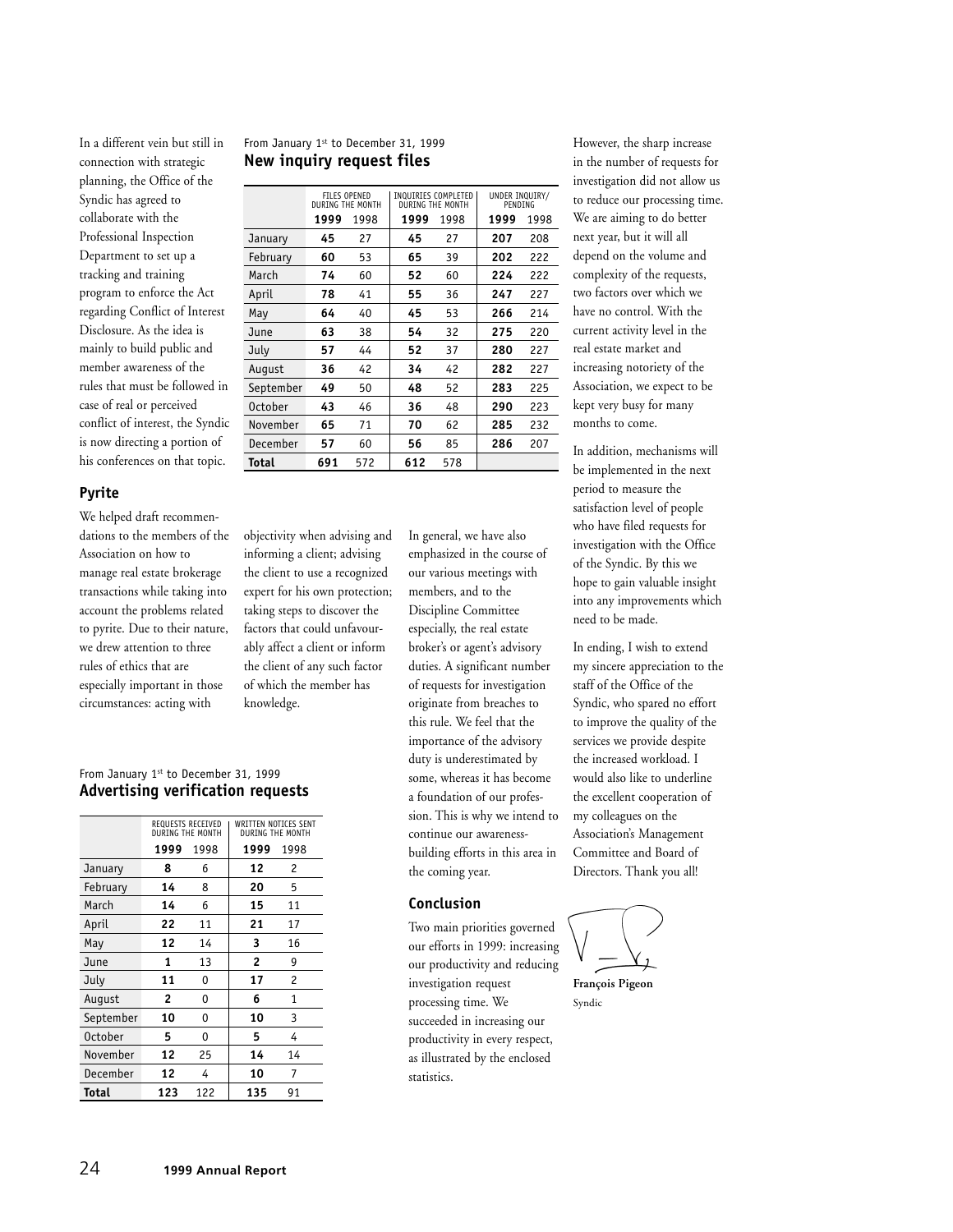

# **Report from the Discipline Committee**



**Me André Desgagné**, Q.C. Chairman of the Discipline Committee

The Discipline Committee is a tribunal created in accordance with section 128 of the *Real Estate Brokerage Act*. Completely autonomous and independent from the Association's Board of Directors and staff, the Discipline Committee receives any complaint filed against an ACAIQ member for a violation of the provisions of the Act and its regulations.

### CHART I

| <b>NUMBER OF CASES</b>                 | 1999 | 1998 |
|----------------------------------------|------|------|
| Current as at January 1                | 29   | 29   |
| Filed during the period                | 69   | 70   |
|                                        | 98   | 99   |
| Less                                   |      |      |
| Decisions rendered on penalties        | 71   | 64   |
| Rejected complaints/acquittals         | 3    | 6    |
| Withdrawals                            | 1    | 0    |
| <b>Current files as at December 31</b> | 23   | 29   |
|                                        |      |      |
| <b>CHART II</b>                        |      |      |
| HEARINGS, RELEASES AND DECISIONS       | 1999 | 1998 |
| <b>Hearings held</b>                   |      |      |
| On quilt                               | 45   | 46   |
| On penalties                           | 69   | 67   |
| Motion for provisional striking off    | 2    | 0    |
| Releases granted                       |      |      |

### **Decisions**

| DECISIONS                           |    |    |
|-------------------------------------|----|----|
| Under deliberation on quilt         | 5  | 2  |
| Under deliberation on penalties     | 2  | ર  |
| Rendered on quilt                   | 73 | 72 |
| Rendered on penalties               | 71 | 64 |
| Motion for provisional striking off | 1  | 0  |
|                                     |    |    |

Before the hearing **39** 43 After representations to the Committee 1 4 Each complaint is examined by three members of the Discipline Committee, including the chairman or substitute chairman and two members of the profession. The chairman and substitute chairman are two government-appointed lawyers and the members of the profession are part of a group of 67 real estate brokers or agents who make up the Discipline Committee.

The Discipline Committee basically operates following the provisions of the *Professional Code*. Certain Committee decisions may be appealed, under the terms and conditions set out in the *Real Estate Brokerage Act* and the *Professional Code.*

## **Discipline Committee Activities** (Charts I to III)

Between January 1 and December 31, 1999, 69 complaints were filed with the Discipline Committee. All were filed by the Office of the Syndic of the Association, with the exception of one which was reheard by the Committee following a decision by the Court of Québec in the appeal filed by the defendant.

A complaint may include more than one count; 68 of the complaints filed with the Committee covered a total of 138 counts. The last complaint alone included 165 counts and was accompanied by a motion for provisional striking off.

Separate hearings are held to rule on a defendant's guilt and to determine the penalties to be imposed in case of a guilty verdict. The Committee held a total of 45 hearings on guilt and 69 on penalties, in addition to two hearings on a motion for provisional striking off.

Postponements were granted 40 times, i.e. 39 times before the hearing and once after the parties had been heard by the Committee.

By the end of the period, the Committee had rendered 73 decisions on guilt and 71 decisions on penalties. Five decisions on guilt and two on penalties were still under deliberation at the end of the period.

The Committee rendered guilty decisions on 144 counts, including 95 guilty pleas, and non-guilty decisions on 15 counts. In two cases, the Committee merged two counts into one. In addition, there were 9 cases where the Syndic withdrew a count in its quality as plaintiff.

### **Penalties** (Chart IV)

The Discipline Committee may impose penalties ranging from a simple reprimand to a temporary or permanent revocation of the right to carry out real estate brokerage activities, or to the imposition of fines ranging from \$600 to \$6,000 per count.

The Committee issued 16 reprimands, 136 fines and, in two cases, recommended that the Board of Directors require a member to take courses and pass the related exams. There was one case of restriction of the right to practice, which consisted in forcing a broker or agent to work under the constant supervision of a chartered agent. There were also 8 certificate suspensions for periods ranging from 3 to 60 months.

Fines totaled \$160,900 and costs to be reimbursed by defendants amounted to \$71,201.98. It should be noted that the amount of the fines is not based on the maintenance costs of the disciplinary system, but rather on the experience of professional orders or associations comparable to the ACAIQ, and on the jurisprudence developed in the field. The Discipline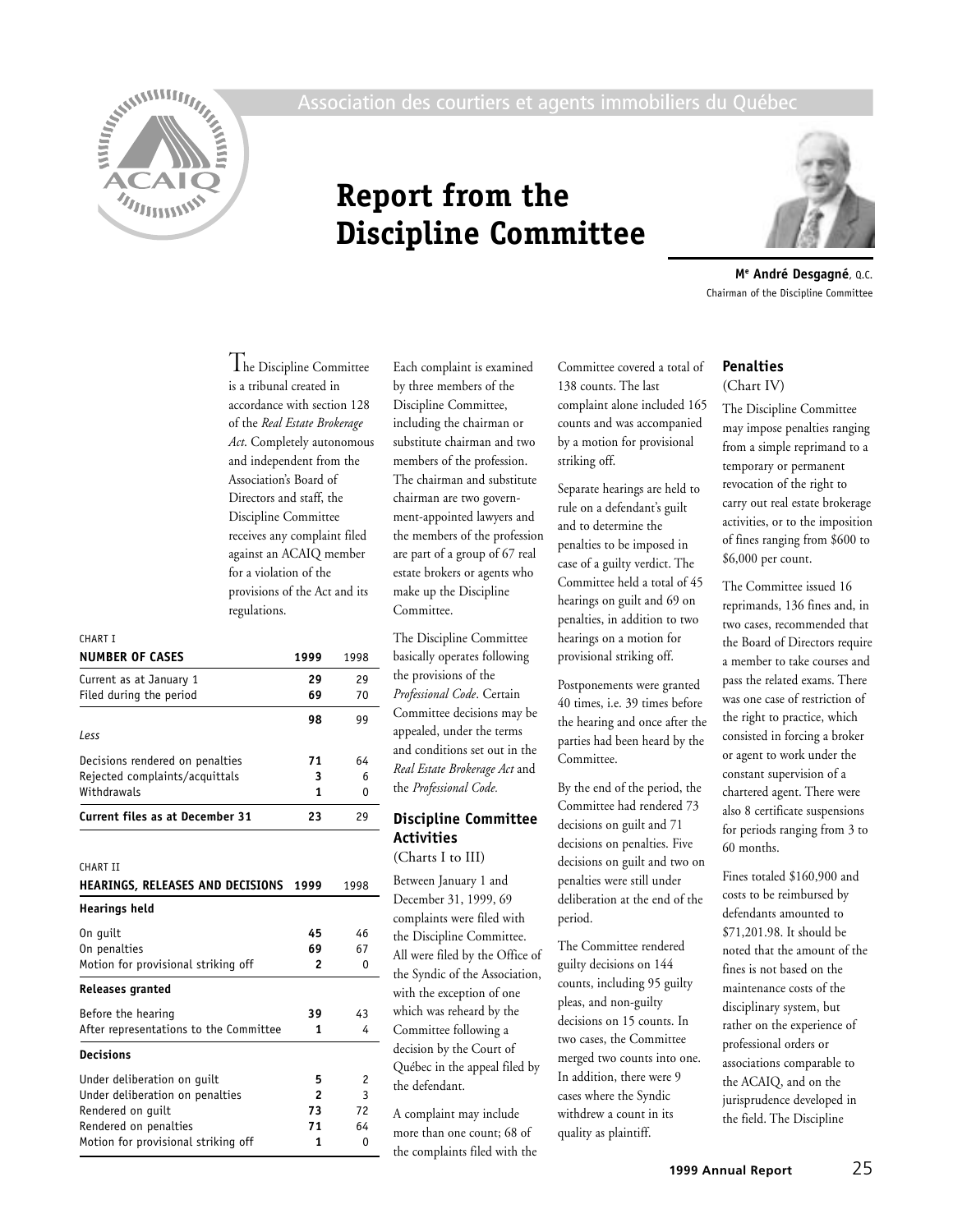### CHART III **COMMITTEE DECISIONS BY COUNT**

|                                   | 1999 | 1998         |
|-----------------------------------|------|--------------|
| Decisions on guilt                |      |              |
| Guilty decisions                  | 144  | 145          |
| Non-quilty decisions              | 15   | 18           |
| Withdrawal of counts              | 9    | 6            |
| Decisions on penalties            |      |              |
| Reprimands                        | 16   | 11           |
| <b>Fines</b>                      | 136  | 123          |
| Mandatory courses                 | 2    | 3            |
| Restrictions on right to practice | 1    | $\mathbf{1}$ |
| Cancellations/suspensions*        | 8    | 10           |

\* Suspensions ordered by the Discipline Committee relating to a count are generally accompanied by a fine. However, in certain cases, a general suspension may be ordered that is not necessarily tied to a count. In addition, the Committee may have suspended a defendant's certificate for two counts under the same formal complaint for a period to be served concurrently.

The number of Cancellation/suspension notices indicated above applies to 8 defendants and not 8 counts. Out of the 8 cancellations/suspensions, 4 suspensions are being appealed and one suspension will be enforceable only if and when the defendant applies for a certificate.

### CHART IV **FINES, COSTS AND PUBLICATIONS**

|                                       | 1999         | 1998         |
|---------------------------------------|--------------|--------------|
| <b>Penalties</b>                      |              |              |
| Total fines                           | \$160,900.00 | \$163,400.00 |
| Total costs to be reimbursed          | \$71,201.98  | \$50,241.89  |
| <b>Publications in ACAIQ Magazine</b> |              |              |
| Fines/reprimands                      | 85           | 56           |

| <b>CHART V</b>              |  |
|-----------------------------|--|
| <b>COUNTS AND PENALTIES</b> |  |

| Violations to the Rules of Professional Ethics of the ACAIQ |                     |                                                                                                                 |  |
|-------------------------------------------------------------|---------------------|-----------------------------------------------------------------------------------------------------------------|--|
| <b>SECTION</b>                                              | NUMBER OF<br>COUNTS | PENALTIES                                                                                                       |  |
| $\mathbf{1}$                                                | 4                   | Reprimand to \$1,200                                                                                            |  |
| 5                                                           | $\mathbf{1}$        | \$800                                                                                                           |  |
| 11                                                          | 9                   | Reprimand to \$800                                                                                              |  |
| 13                                                          | 33                  | Reprimand to $$3,000 + 7$<br>cases of \$1,800 to \$2,500<br>with suspension $+1$ case of<br>\$2,000 with course |  |
| 15                                                          | $\mathbf{1}$        | \$900                                                                                                           |  |
| 17                                                          | 1                   | \$1,200                                                                                                         |  |
| 22                                                          | 4                   | \$600 to \$800                                                                                                  |  |
| 24                                                          | 8                   | Reprimand to \$5,000                                                                                            |  |
| 26                                                          | 3                   | \$1,200 to \$2,000 + 1 case<br>of \$1,500 with suspension                                                       |  |
| 27                                                          | $\mathbf{1}$        | \$1,000                                                                                                         |  |
| 29                                                          | 12                  | \$800 to \$1,500                                                                                                |  |
| 30                                                          | $\overline{c}$      | \$800                                                                                                           |  |
| 32                                                          | $\mathbf{1}$        | \$800                                                                                                           |  |
| 39                                                          | $\mathbf{1}$        | Reprimand                                                                                                       |  |
| 41                                                          | 2                   | \$800 to \$5,000                                                                                                |  |
| 43                                                          | 8                   | Reprimand to \$1,000                                                                                            |  |
| 45                                                          | $\mathbf{1}$        | \$900                                                                                                           |  |
| 46                                                          | 6                   | \$600 to \$2,000                                                                                                |  |
| 49                                                          | 3                   | Reprimand to \$1,200                                                                                            |  |
| 52                                                          | 4                   | \$600 to \$1,500                                                                                                |  |
| 54                                                          | $\mathbf{1}$        | \$4,000 with suspension                                                                                         |  |
| 55                                                          | $\mathbf{1}$        | \$2,000 with suspension                                                                                         |  |

# **Violations to the** *By-law of the ACAIQ*

| <b>SECTION</b> | NUMBER OF<br>COUNTS | PENALTIES                                                 |
|----------------|---------------------|-----------------------------------------------------------|
| 72             | 8                   | \$600 to $$1,200 + 2$ cases of<br>\$1,500 with suspension |
| 78             | 3                   | \$600 to \$3,000                                          |
| 98             | 5                   | Reprimand to \$1,200                                      |
| 102            | 3                   | \$600 to \$900                                            |
| 103            | 3                   | \$1,000 to \$1,500                                        |
| 107            | 3                   | Reprimand to \$900                                        |
| 123            | 1                   | \$800                                                     |
| 130            | 3                   | \$600 to \$800                                            |
| 147            | 13                  | Reprimand to \$1,500                                      |
|                |                     |                                                           |

## **Violations to the Real Estate Brokerage Act**

| <b>SECTION</b> | NUMBER OF<br><b>COUNTS</b> | PENALTIES                                  |
|----------------|----------------------------|--------------------------------------------|
| 3<br>19<br>33  | 2                          | Reprimand to \$2,000<br>\$600<br>Reprimand |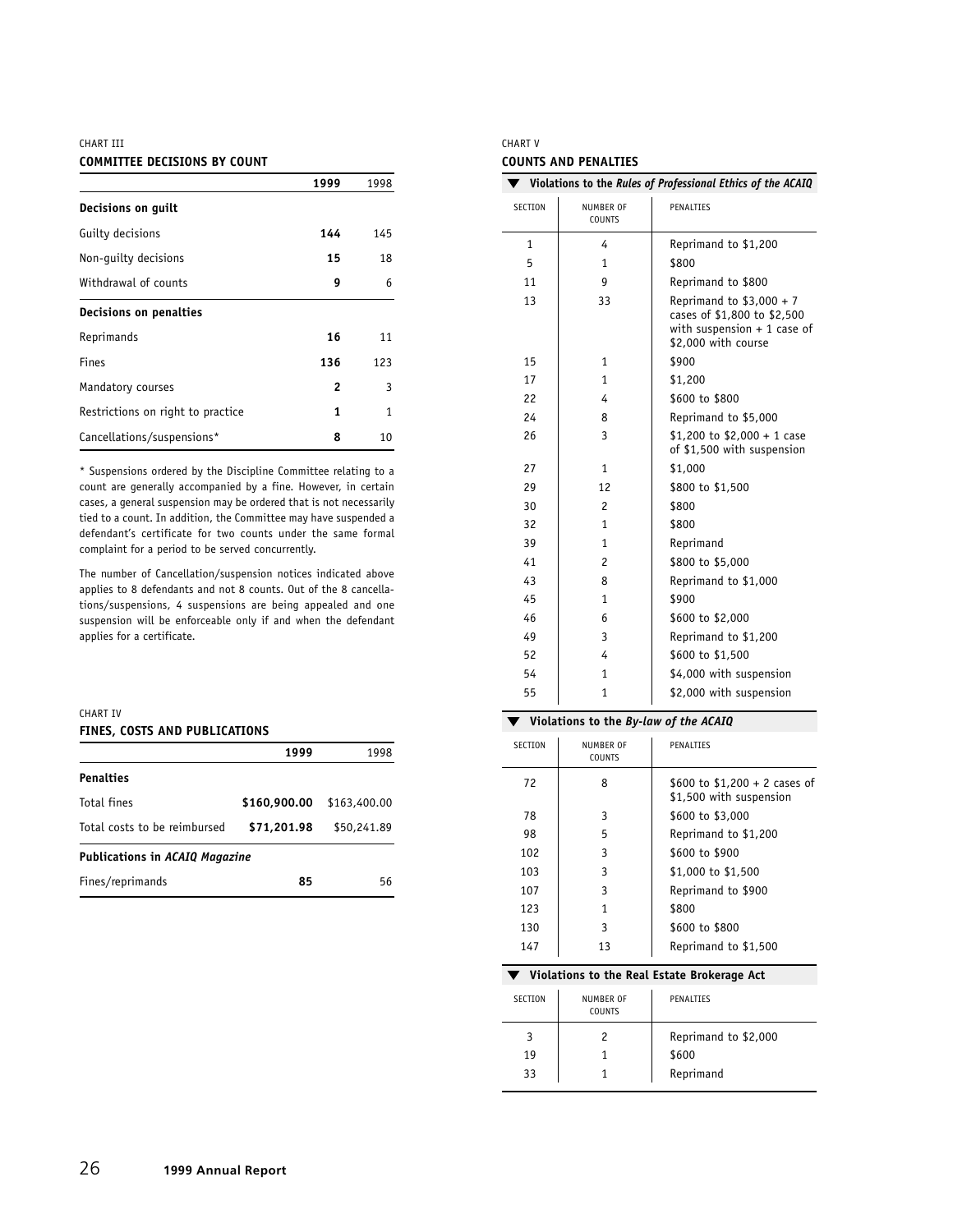Committee also determines a penalty by taking into account its deterring effect, the type of violation, the amount of damages caused or the gains achieved by the violator.

In total, 85 decisions by the Discipline Committee as well as 4 certificate suspension notices were published in *ACAIQ Magazine* during the year.

# **Nature of violations** (Chart V)

The accusations made before the Discipline Committee

### **MAKE-UP OF THE DISCIPLINE COMMITTEE - 1999**

The Discipline Committee is made up of at least three members, appointed for a three-year mandate. The chairman and substitute chairman are appointed by the government, among lawyers with at least ten years of practical experience. The others, all members of the ACAIQ, are appointed by the Board of Directors. The Committee secretary is also appointed by the Board of Directors.

| Chairman                      | Substitute chairman            |  |
|-------------------------------|--------------------------------|--|
| M <sup>e</sup> André Desgagné | M <sup>e</sup> Gilles Duchesne |  |
| Members                       |                                |  |
| Albert-Mongrain, Darlene      | Guérard, Jean-Guy              |  |
| Allard, Denis                 | Guilbault, Lyne                |  |
| Ariëns, Imelda                | Hardacker, Lois                |  |
| Bachir, Samir                 | Houde, Yves-Denis              |  |
| Belley, Louise                | Jones, Stewart                 |  |
| Bourgeault, Maryse            | Kimpton, Pierre                |  |
| Brosseau, Serge               | LaPalme, Léo                   |  |
| Brunet, Luc                   | Langelier Sanche, Michèle      |  |
| Bureau, Denis                 | Lapointe, Guy F.               |  |
| Cayer, Louis                  | Laurin, Jean                   |  |
| Charron, Claude               | Lavoie, Hélène                 |  |
| Cholette, Ginette             | LeBel, Réjean                  |  |
| Corbeil, Jean-Marc            | Lecompte, Éloi                 |  |
| Cousineau, Andrée             | Léger, Éric                    |  |
| D'Aoust, Robert               | Léonard, Michel                |  |
| Depelteau, Clément            | Leroux, Robert                 |  |
| Duguay, Louise                | Lévesque, Pierre               |  |
| Dupras, Marie-Andrée          | Liboiron, Michel               |  |
| Fecteau, Luce                 | Mailloux. Luc                  |  |
| Fiasché, Nicola               | Ouellet, Damien                |  |
| Forlini, Nancy                | Patry, Pierre                  |  |
| Gadoua, Pierre                | Pelchat, Daniel                |  |
| Gagnon, Micheline             | Pépin, Lucie                   |  |
| Gagnon, Normand               | Perrault, Jean-Nicolas         |  |
| Gaspard, Jean-Pierre          | Racine, Normand                |  |
| Gauthier, Lise M.             | Robitaille, Paul               |  |
| Gauthier, Nicole              | Rudolf, Yvon                   |  |
| Gélinas, Bernard              | Shelso, Robert                 |  |
| Gendreau, Denise              | Théorêt, André                 |  |
| Girard. Bernard               | Trudeau, Jerry R.              |  |
| Giroux Laveau, Lana           | Waddell, France                |  |
| Grossenbacher, Danielle       | White, Kenneth                 |  |
| Secretary                     |                                |  |

Marie-Josée Forget

were for violations to the *Rules of Professional Ethics of the ACAIQ*, the *By-law of the ACAIQ* or the *Real Estate Brokerage Act*. A count may be filed under more than one section of the Act or its Regulations.

# **Violations to the Rules of Professional Ethics of the ACAIQ**

A total of 107 penalties were imposed in relation to counts regarding violations to the *Rules of Professional Ethics of the ACAIQ.*

- 9 penalties for violation of section 11: "A member shall verify, in accordance with generally accepted practice, the information that he provides to the public or to another member. He shall be in a position to prove the accuracy of that information at all times."

- 33 penalties for violation of section 13: "A member shall not participate in any act or practice in real estate matters which may be illegal or which may cause prejudice to the public or to the profession*.*"

- 8 penalties for violation of section 24: "A member shall protect and promote the interests of his client while providing fair treatment to all parties to a transaction referred to in section 1 of the Act".

- 12 penalties for violation of section 29: "To ensure the protection of his client and all parties to a transaction referred to in section 1 of the Act, a member shall see to it that their rights and obligations are put in writing and reflect their intentions accurately."

- 8 penalties for violation of section 43: This section stipulates that a member shall not abuse another member's good faith nor use unfair practices against him.

# **Violations to the By-law of the ACAIQ**

There were 42 penalties relating to counts regarding violations to the By*-law of the ACAIQ*:

- 13 penalties for violation of section 147: "An affiliated real estate agent or broker shall, without delay, send to the person who manages the establishment to which he is assigned the information and documents required in order to maintain the records, books and registers."

- 8 penalties for violation of section 72, relating to the obligation by an affiliated broker or real estate agent to receive his compensation from a chartered broker only and not to share such compensation.

- 5 penalties for violation of section 98: "The holder of a real estate broker's or agent's certificate shall not add anything to, amend or strike out anything from a mandatory form after the parties have signed at the bottom of the form."

- 3 penalties for violation of section 107, relating to the soliciting of a brokerage contract from a person who has awarded an exclusive brokerage contract having the same object to another real estate broker or to a multidisciplinary firm.

# **Violations to the Real Estate Brokerage Act**

The Discipline Committee also imposed penalties in 4 cases of violation to sections of the *Real Estate Brokerage Act*:

- 2 penalties for violation of section 3, relating to the fact that no person may pursue the activity of real estate broker or use the title of real estate broker unless he is the holder of a real estate broker's certificate issued by the ACAIQ.

- 1 penalty for violation of section 19, relating to the fact that no agent may at any one time be employed by or authorized to act on behalf of more than one broker.

- 1 penalty for violation of section 33, relating to the fact that a contract is formed when both parties have signed it.

<u>t</u>endis Dugoque

**Me André Desgagné**, Q.C. Chairman of the Discipline Committee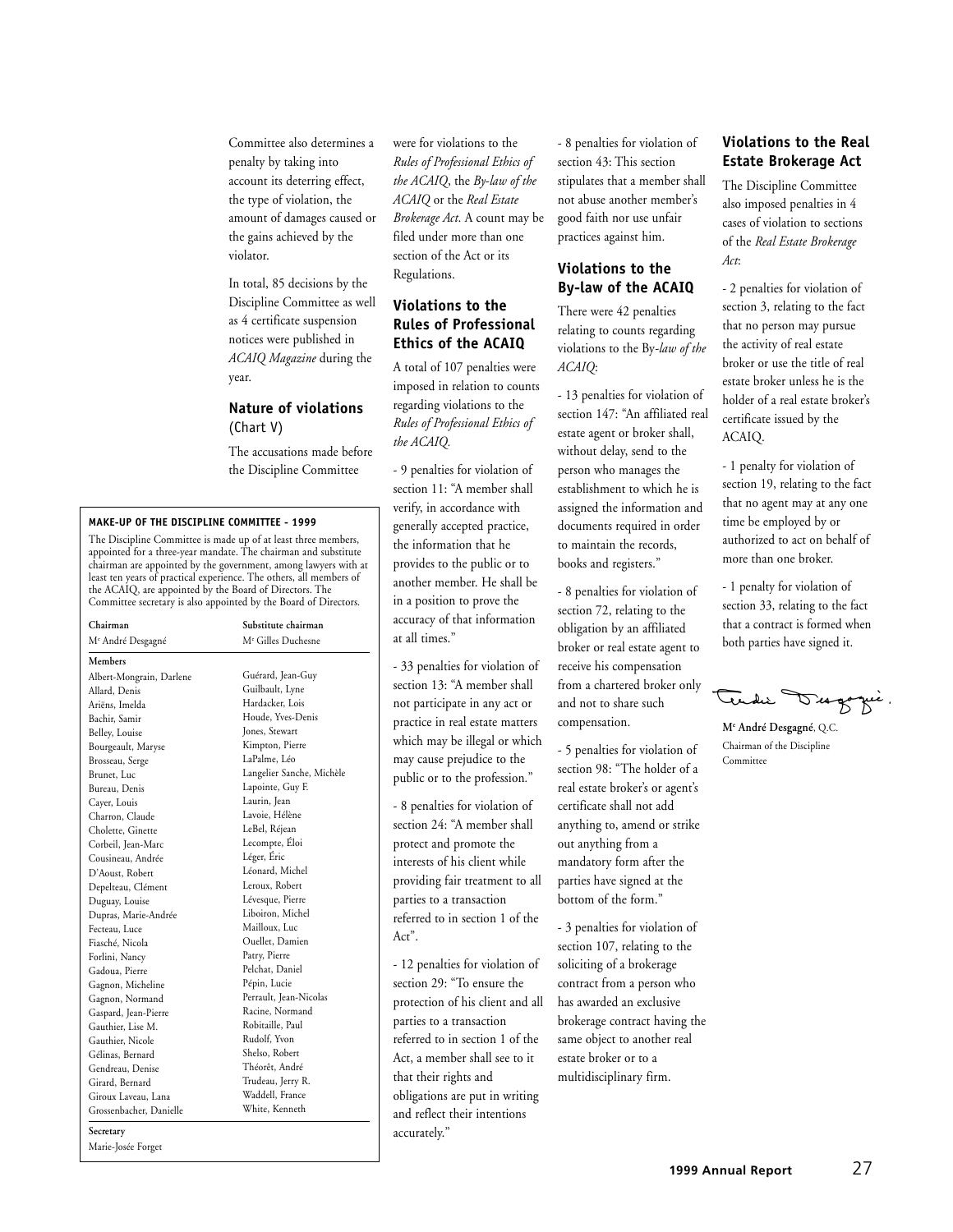

# **Report of the Professional Inspection Committee Raymond Desbiens**



Chairman of the Professional Inspection Committee

In 1999, the Professional Inspection Committee pursued its goal of closely monitoring the work of real estate agents.

Following each visit by inspectors, the broker and the agents concerned received a personalized report containing observations and recommendations. In addition, each inspection was followed by a meeting during which the inspectors explained the content of these reports, in addition to discussing relevant current topics in order to help members improve their future practice. We hope that these interventions have helped correct certain gaps in the exercise of real estate brokerage, thereby increasing public protection. The vast majority of participants demonstrated a willingness to learn and were receptive to this approach.

The end of 1999 also marked the end of this second inspection tour conducted over three years. The Committee and the Professional Inspection Department are currently reviewing their inspection protocols and procedures in order to align them with the Association's objectives and current needs in the area of public protection.

# **Role of the Committee**

The ACAIQ's mission statement, under section 66 of the *Real Estate Brokerage Act*, shows the extent to which the legislator intended for professional inspection to be part and parcel of the Association's activities:

*66. The primary role of the Association is to ensure the protection of the public by the enforcement of rules of professional ethics and the professional inspection of its members, and in particular by seeing to it that its members pursue their activities in accordance with the Act and the regulations.*

This determination is further enhanced in a description of the Professional Inspection Committee's mission under section 108, which reads:

*108. The function of the committee is to supervise the carrying on of the professional activities of the members of the Association, with the exception of professional competence, in particular by auditing their records, accounts, books and registers.*

The Professional Inspection Committee's mandate allows it to extend its actions to every application of the *Real Estate Brokerage Act* and its regulations, as well as to all members of the Association. The Committee is also required to make recommendations to correct any discrepancy observed during its inspections.

# **Make-up of the Committee**

At the special general meeting of the ACAIQ held on April 23, 1999, the Board of Directors put to the vote by the members in attendance an amendment to the Rules of Internal Management regarding the make-up of the Professional Inspection Committee. The Board's motion was passed, following which a new Professional Inspection Committee was formed. Its members are as follows:

Mr. Raymond Desbiens, Chairman Mr. Toufik Noubani

Mr. Jean Laurin

Mr. Robert Ménard

Mrs. Christiane Saint-Jean

Mr. Jocelyn Gagné, Secretary

The Committee was able to meet only twice in 1999, to lay the foundations for its future work, get acquainted with the workings of the inspection process and review potential directions for coming years.

# **Number of inspections**

During 1999, inspectors (Francine Boucher, Jacques Couture, Pierre Denault and Jocelyn Gagné) visited 451 brokers and examined the brokerage contracts and completed transactions files of 2,429 agents, i.e. approximately one third of the membership. As noted above, each broker and agent received a personalized report outlining our observations and recommendations. Following these inspections, some 80 information meetings were organized in which more than 2,400 brokers and agents took part. Judging from the type of questions asked during these presentations, we noted a marked improvement in the competence of agents and brokers.

Again this year, we endeavoured to cover the various regions about equally, but without adhering strictly to this principle.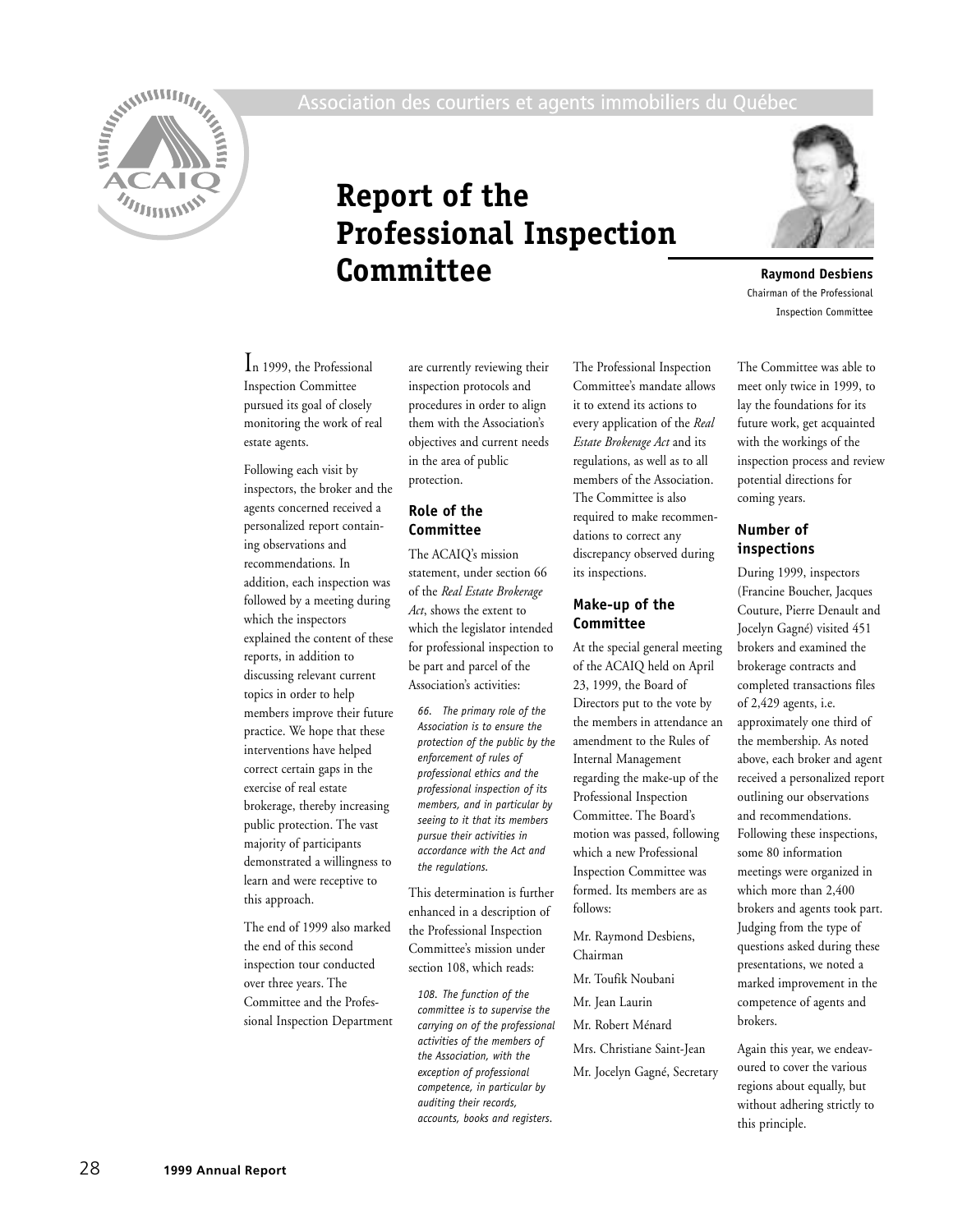# **Cases referred to the Syndic following an inspection**

In most cases where we found discrepancies, we were able to correct these through simple recommendations from inspectors and follow-up. However, again this year, a small number of cases had to be referred to the Syndic for investigation.

### **Accounts held in trust**

As of December 31, 1999, only 32% of brokers held an account in trust. However, these accounts are accessed by 68% of agents. In general, we noted that brokers' records for these in-trust accounts were properly kept. However, we did uncover a major violation case which the Syndic was called upon to investigate. This led to the filing of a formal complaint against a broker before the Association's Discipline Committee.

# **Recommendations to the Board of Directors**

**Need for continuing education**: Our activities of the past year have enabled us to observe once again that the members of the profession recognize the need for an adequate continuing education program.

**Management of in-trust deposits**: We wish again this year to draw the Board's attention to the matter of deposits that escape the audits of the Professional Inspection or the Syndic because they are paid to a trustee over whom the Association has no jurisdiction. We wish for these audits to be made possible.

**Hypothecary Referrals:** The compensation paid to real estate brokers and agents by financial institutions for referring clients are not always entered in the broker's transaction records and the notices of disclosure required under section 24 of the Act are not being given to the client in all cases. We hope that the new inspection protocols will focus more attention on this problem which directly impacts the protection of the public.

In several regions, it is not current practice to ask for a deposit, and in the few cases where there is one, the trustee is usually not a real estate broker. This poses a problem for public safety, since it is impossible for the Professional Inspection or the Syndic to audit these transactions. The *Real Estate Brokerage Act* has no provisions to force a trustee who is not a member of the Association to provide information to the Syndic or to an ACAIQ inspector. Even if a promise to purchase states that a deposit was paid, it is possible that in reality, no amount has been deposited in the trustee's trust account, either because the trustee has decided not to deposit it or because the funds were simply not given to him.

### **General observations**

Because we focused more attention on the work of agents, we were able to make certain observations that are closely related to the protection of the public. Through close observation of agents' transaction files, we were able to form a fairly good idea of the quality of their work and the care taken in serving their clients.

The verification of the information that is conveyed to the public and to other members regarding the immovables that are the object of a brokerage contract remains a major concern, although there have been marked improvements in this area. Brokers and agents are generally more aware of their responsibilities in this regard and the quality of the recordkeeping is constantly

improving. We will certainly continue to focus on this, because the problem of nonverified information remains the main cause of claims against real estate brokers and agents.

We noted again that the compensation paid to brokers and agents by financial institutions for referring clients was not always entered in the broker's transaction records and the notices of disclosure required under section 24 of the Act are not being given to the client in all cases. The new inspection protocols will focus more attention on this problem which directly impacts the protection of the public.

Some issues enabled us to stress the duty that falls real estate brokers and agents to properly inform and advise their clients. The pyrite problem in the Montréal area which prompted the ACAIQ to provide guidelines to brokers and agents working in areas at risk is one example of this. It appears that the problem with pre-purchase building inspections will also require specific guidelines from the Association in coming months.

The notion of establishment continues to create some confusion regarding records, books and registers as well as agent supervision. Direct interventions were made to this effect and further clarification will probably be needed in that area.

We have noted that the quality of the work performed by brokers and agents has greatly improved in the last few years. This is especially

obvious when we visit members who have attended our information sessions. The quality of their record-keeping and their follow-up on the terms of the transaction reflects a higher degree of professionalism. However, the gap seems to be widening between those who are complying and those who continue to refuse to do so.

## **Other activities**

Several new brokers asked to meet with us to make sure they would set up their records and registers properly right from the start. We have always been open to these requests and have altered our inspection program so that we could meet with them during their first few months of operation.

**Raymond Desbiens** Chairman of the Professional Inspection Committee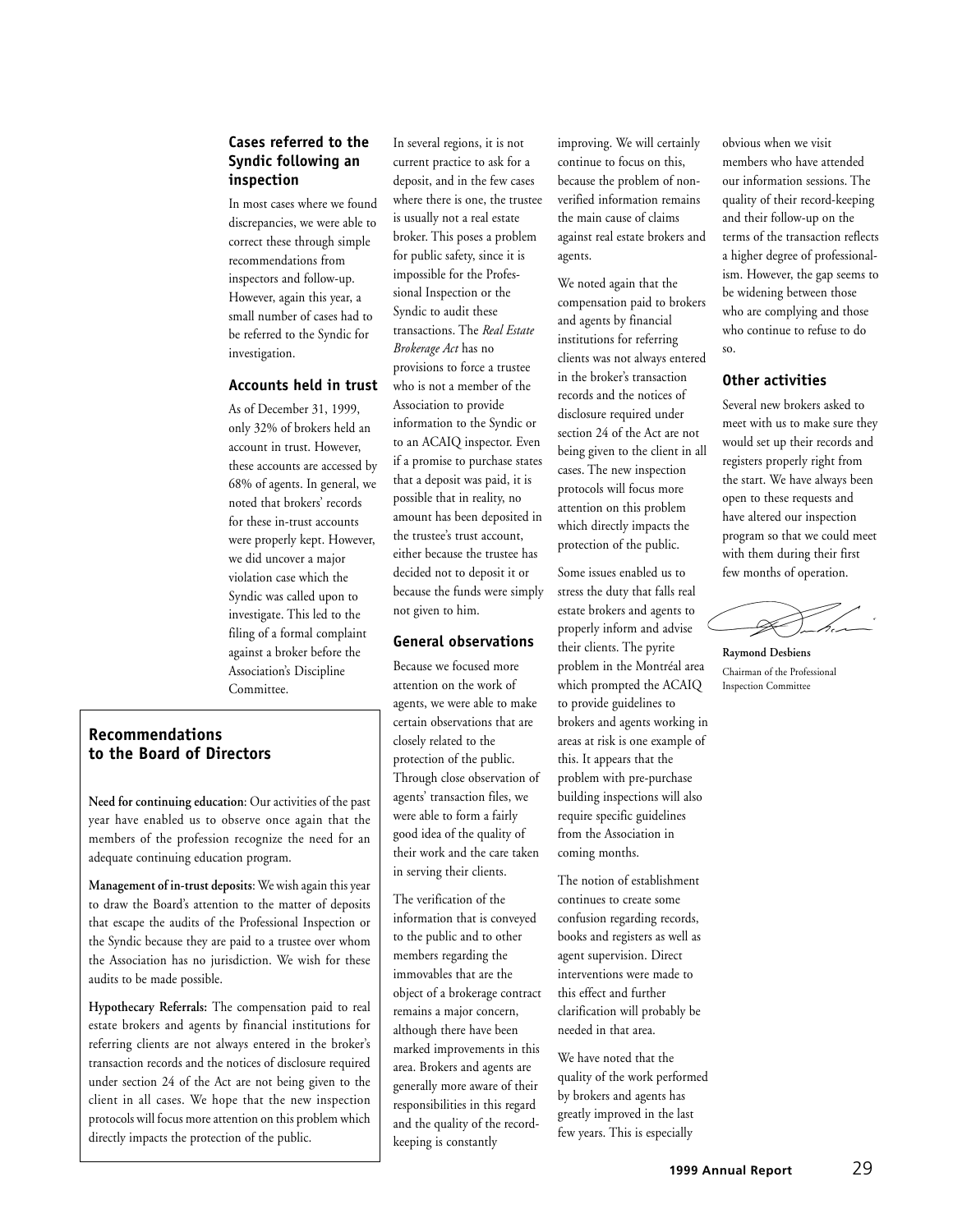

# **Report of the Treasurer**



**Paul Robert**, Treasurer Chairman of the Finance Committee

The Association des courtiers et agents immobiliers du Québec ended the 1999 fiscal year with a \$7,847 surplus of revenues over expenses. These are exceptional results for the Board of Directors, since the budget adopted at the beginning of the year, although balanced, included a debit item of \$227,000 for the advertising campaign. In fact, we had only budgeted \$150,000 for this activity, although the cost of the campaign was estimated at \$377,000, the difference to be taken directly from the surplus of the ACAIQ. This deficit was therefore completely absorbed during the year. These results are so exceptional because they were achieved in a period in which we had to deal with a rather high increase in the demand for services, and during which we had to meet the numerous objectives of the first year of our strategic planning.



GENERAL MANAGEMENT 27% **Expenditures - 1999 \$4,806,000**



Among the highlights of the year, I will point out that, in terms of our revenues, a greater number of certificates issued than planned compared to our budget forecasts, at more than one hundred. On the other hand, there were fewer reinstatements and renewals, so our income from practice fees were only slightly below the amount we had budgeted for. These revenues totalled \$3,199,119, to which an amount of \$500,850 taken from renewal fees and used for illegal practice should be added.

Our net revenue for the sale of supplies and services, after subtracting the direct cost of products, was slightly better than expected, despite certain costs related to the development of the *Real Estate Valet* software and the fact that the announcement that it would be released soon resulted in a slow-down of sales of forms on paper.

In terms of expenses, certain facts should be highlighted because they are related to our strategic planning. For example, in terms of various professional fees, I would point out that

there were expenses for the work of the Human Resources Committee, which studied salaries, job descriptions and the establishment of a process for the evaluation of employees performance. There were also professional fees for technical assistance which, over the course of the year, was relegated to an outside firm to meet our efficiency objectives. This item also includes expenses for the management of documents and the setting up of procedures, which enabled us to meet our organizational efficiency objectives and to follow up on certain recommendations made to us two years ago by the Inspector General of Financial Institutions. Following the departure of an employee, the Syndic's attorney, and in order to have no files that accumulate, we paid for a total of \$100,000 in professional fees for outside lawyers.

Other factors influencing our expenditures are the facts that we only published the ACAIQ Magazine three times instead of four and that the Association did not need to hold an election. We also held general meetings in April and November, but the costs of these events only had limited impact on the results, since, for the first time, these events generated significant revenues from sponsorship and registrations in the training activities that we held at the same time. Finally, I would mention our payment to the Inspector General which was only \$25,392 this year, which is much less than we had budgeted for.

This year, for better understanding of the Association's revenue and expenditures, graphics have been added to the Treasurer's Report showing allocation by main sectors of activity.

As Treasurer and Chairman of the Finance Committee, I thank my colleague on the committee, Mr. David Farber, for the time that he spent on the internal audit of expenditures. I would also like to thank the Director General and all the staff of the Association, whose rigour and hard work made these positive financial results possible.

**Paul Robert**, Treasurer Chairman of the Finance Committee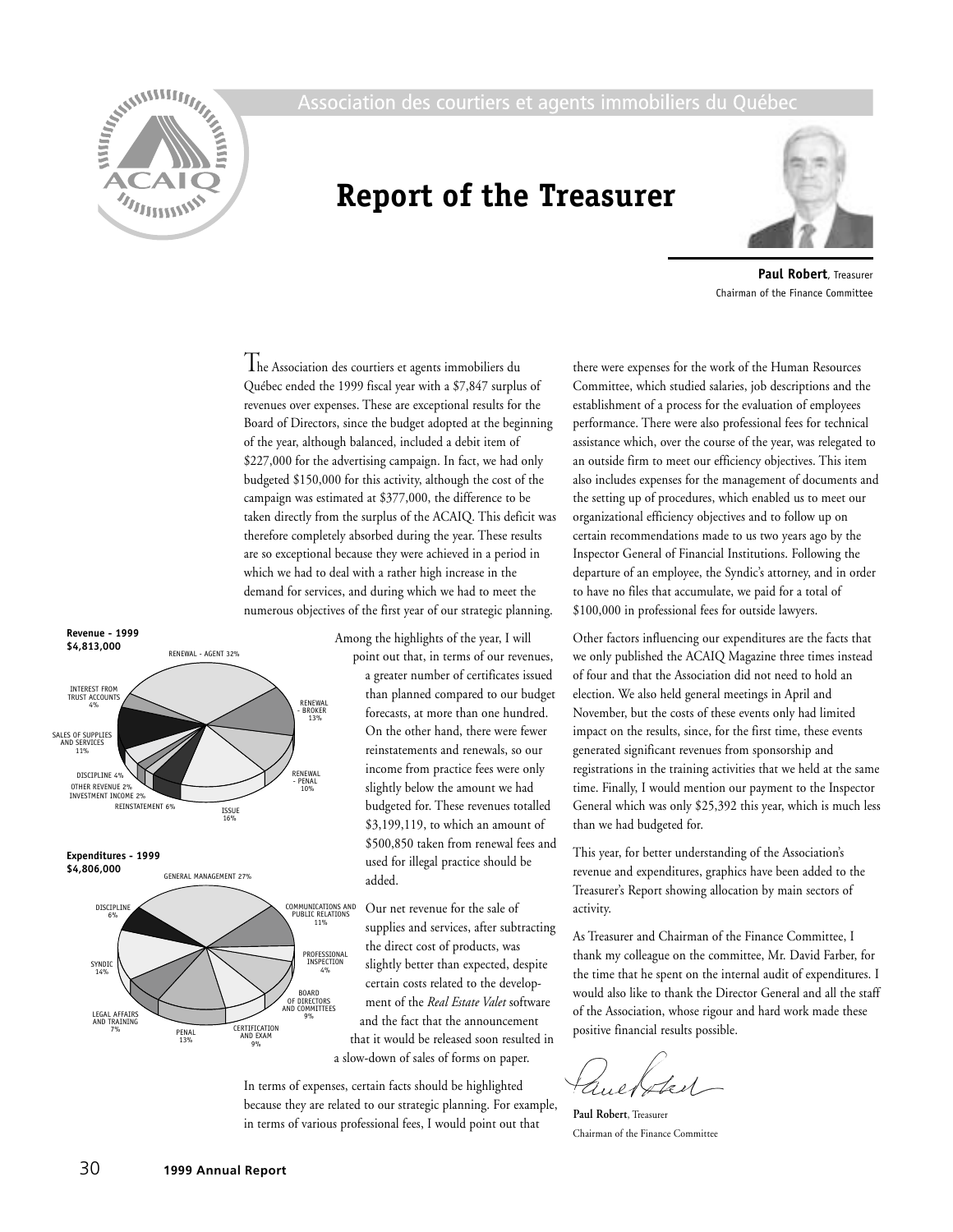

# **Auditors' report**



**Samson Bélair/Deloitte & Touche**, S.E.N.C. Chartered accountants

To the Members of Association des courtiers et agents immobiliers du Québec

 $\rm{W}_{e}$  have audited the balance sheet of the Association des courtiers et agents immobiliers du Québec as at December 31, 1999 and the statements of revenue and expenses and surplus for the year then ended. These financial statements are the responsibility of the Association's management. Our responsibility is to express an opinion on these financial statements based on our audit.

We conducted our audit in accordance with generally accepted auditing standards. Those standards require that we plan and perform an audit to obtain reasonable assurance whether the financial statements are free of material misstatement. An audit includes examining, on a test basis, evidence supporting the amounts and disclosures in the financial statements. An audit also includes assessing the accounting principles used and significant estimates made by management, as well as evaluating the overall financial statement presentation.

In our opinion, these financial statements present fairly, in all material respects, the financial position of the Association as at December 31, 1999 and the results of its operations and its cash flows for the year then ended in accordance with generally accepted accounting principles.

Samson Sélair<br>Deloitte + Touche

Chartered Accountants February 11, 2000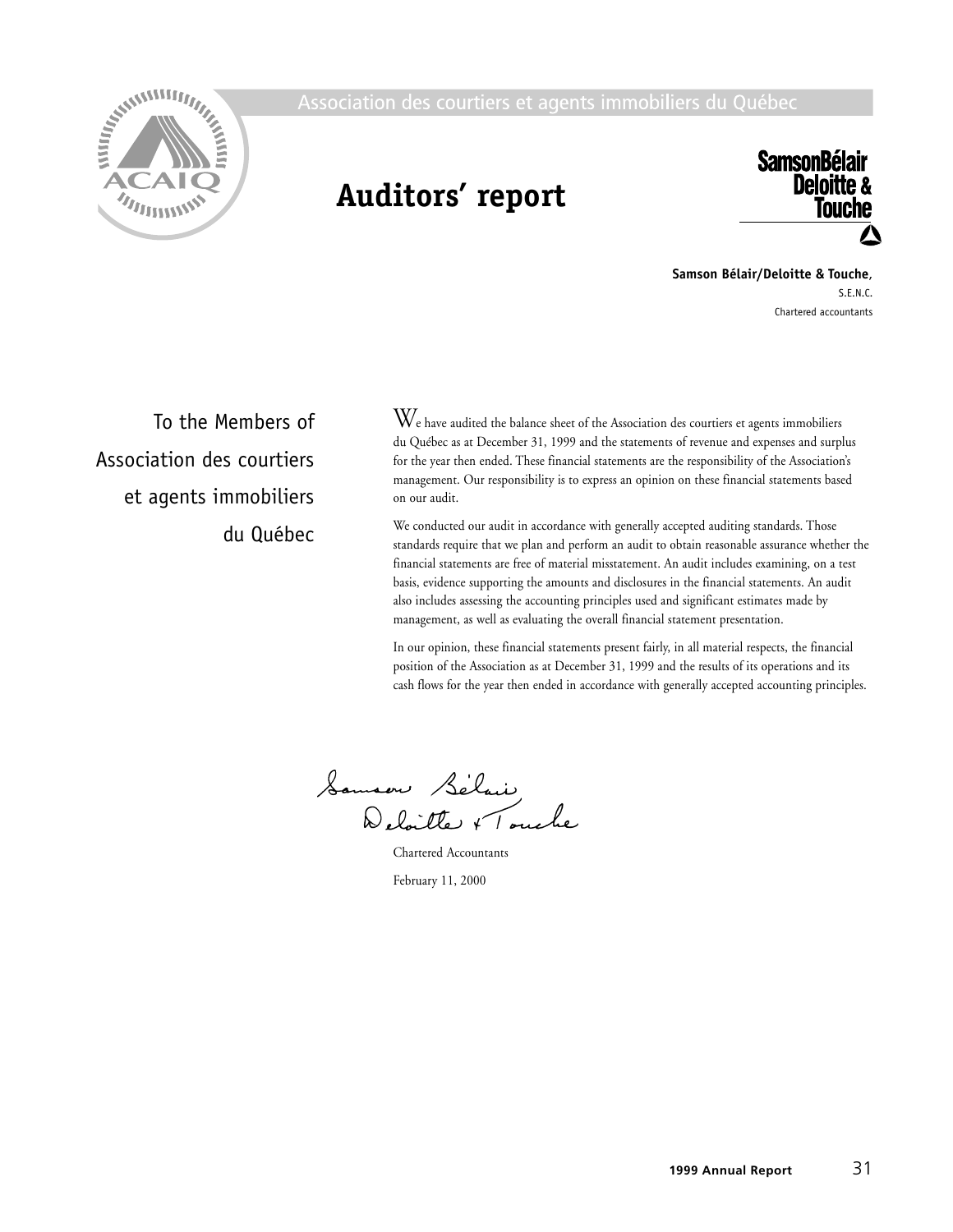

# **Statement of revenue and expenses**

year ended December 31, 1999

| <b>REVENUE</b>               | \$         | \$         |
|------------------------------|------------|------------|
| Fees                         |            |            |
| Members                      |            | 3 199,119  |
| Supplies and services        |            |            |
| <b>Sales</b>                 | 514,243    |            |
| Less direct costs            | (401, 429) | 112,814    |
| Discipline                   |            |            |
| Penalties and disbursements  | 212,881    |            |
| Less direct costs            | (303, 811) | (90, 930)  |
| Illegal exercise (Schedule)  | 503,350    |            |
| Less direct costs (Schedule) | (621,066)  | (117, 716) |
| Investment income and other  |            | 191,951    |
|                              |            | 3,295,238  |
|                              |            |            |

# **EXPENSES**

| Salaries and employee benefits             | 1,744,842 |
|--------------------------------------------|-----------|
| Office expenses                            | 226,107   |
| Occupation of premises (Note 4)            | 288,778   |
| Attendance allowance and employee benefits | 304,543   |
| Meetings and travelling                    | 191,839   |
| Elections                                  | 635       |
| Publications and public relations          | 57,723    |
| Professional fees                          | 511,480   |
| Financial expenses                         | 7,532     |
| Depreciation                               | 120,546   |
|                                            | 3,454,025 |

### **Excess of revenue over expenses**

| before undernoted items                                             | (158, 787) |
|---------------------------------------------------------------------|------------|
| Other revenue                                                       |            |
| Interest from trust accounts (Note 5)                               | 192,026    |
| Contribution to the Inspecteur général des institutions financières | (25, 392)  |
|                                                                     |            |
| Excess of revenue over expenses                                     | 7,847      |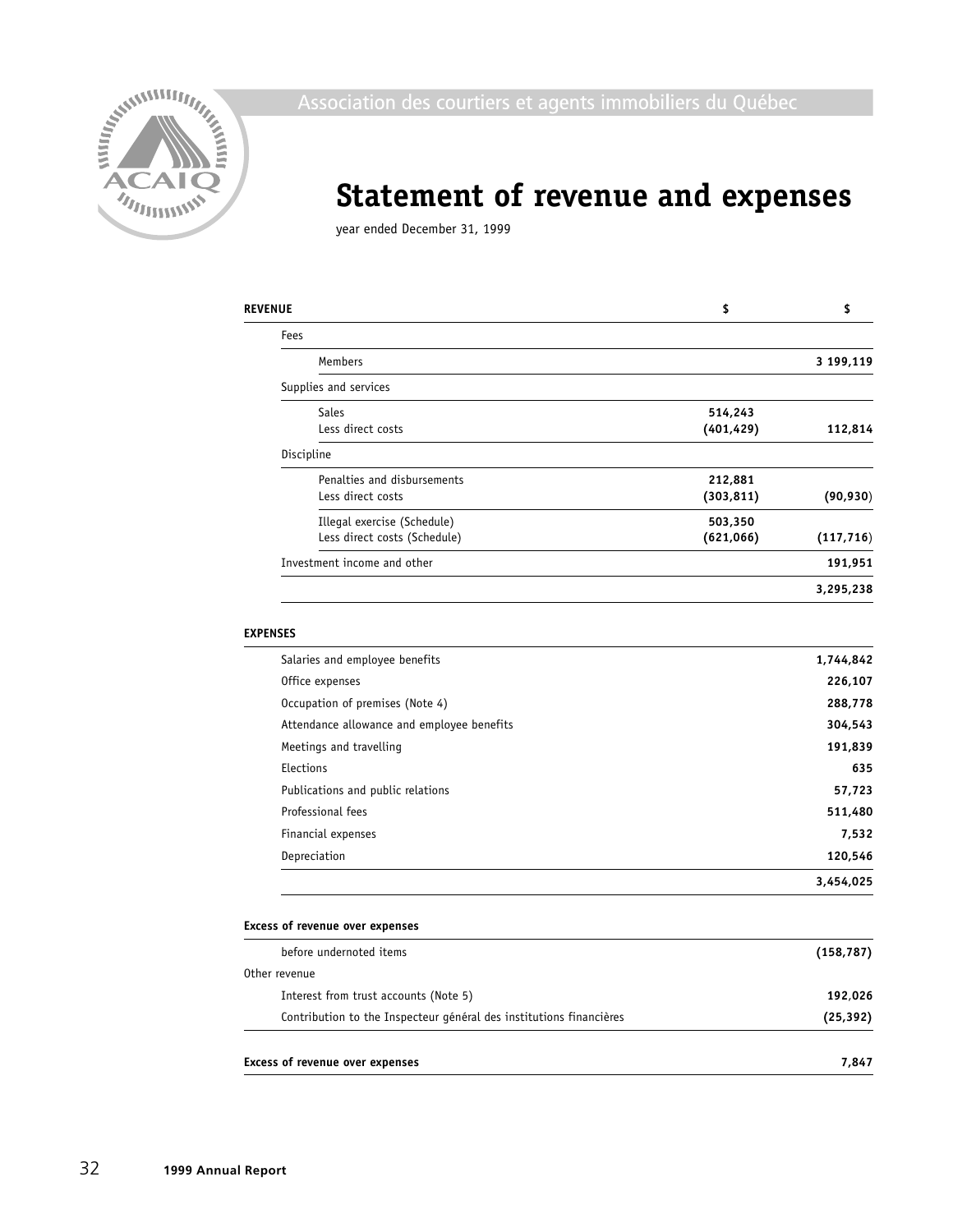



# **Statement of surplus**

year ended December 31, 1999

|                                    |                             |                                    | 1999      | 1998      |
|------------------------------------|-----------------------------|------------------------------------|-----------|-----------|
|                                    | Invested in<br>fixed assets | <i><u><b>I</b>Inrestricted</u></i> | Total     | Total     |
| Balance, beginning of the year     | \$261,127                   | \$340,218                          | \$601,345 | \$223,340 |
| Excess of revenue<br>over expenses | (186,428)                   | 194,275                            | 7,847     | 378,005   |
| Investment in fixed assets         | 181,832                     | (181,832)                          |           |           |
| Balance, end of the year           | \$256,531                   | \$352,661                          | \$609,192 | \$601,345 |

# **Balance sheet**

year ended December 31, 1999

Approved by the Board:

 $\bigcup$  Director

Quebotar

Director

|                                          | 1999        | 1998        |
|------------------------------------------|-------------|-------------|
| Assets                                   |             |             |
| Current assets                           |             |             |
| Cash                                     | \$2,208,044 | \$2,255,908 |
| Temporary investments                    | 1,475,660   | 1,489,011   |
| Accounts receivable                      | 58,384      | 84,003      |
| Supplies inventory                       | 106,409     | 148,264     |
| Prepaid expenses                         | 122,124     | 19,881      |
|                                          | 3,970,621   | 3,997,067   |
| Fixed assets (Note 3)                    | 256,531     | 261,127     |
|                                          | 4,227,152   | 4,258,194   |
| Liabilities                              |             |             |
| Current liabilities                      |             |             |
| Accounts payable and accrued liabilities | 977,405     | 1,048,679   |
| Deferred revenue                         | 2,634,362   | 2,527,664   |
|                                          | 3,611,767   | 3,576,343   |
| Deferred lease inducement                | 6,193       | 80,506      |
|                                          | 3,617,960   | 3,656,849   |
| Surplus                                  |             |             |
| Invested in fixed assets                 | 256,531     | 261,127     |
| Unrestricted                             | 352,661     | 340,218     |
|                                          | 609,192     | 601,345     |
|                                          | \$4,227,152 | \$4,258,194 |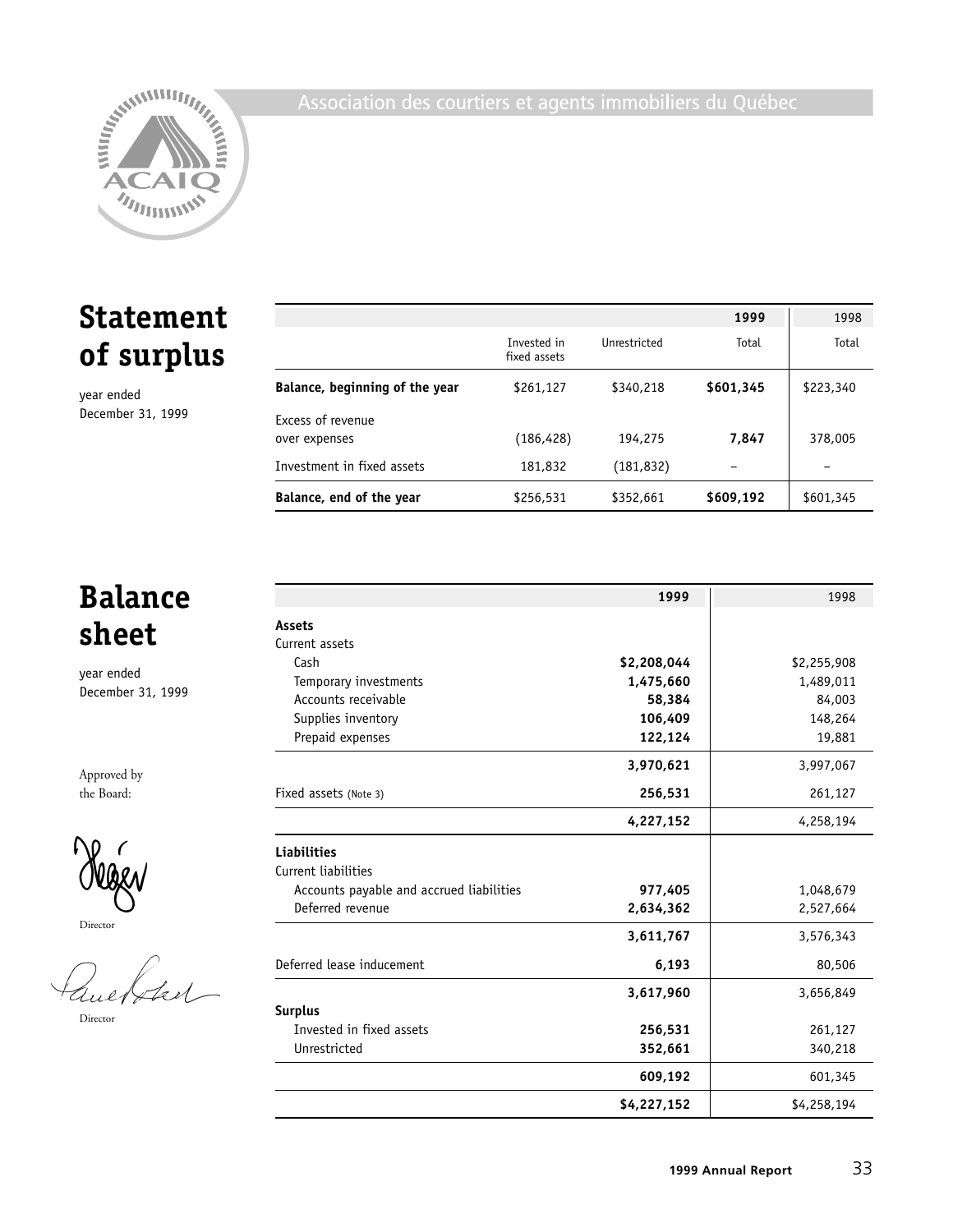

# **Notes to the financial statements**

year ended December 31, 1999

### **1. Description of the organization**

The Association, incorporated under the *Real Estate Brokerage Act* (Québec), monitors and promotes public interest through timely and appropriate supervision of the profession, fair and equitable regulatory control, and consistent and effective training of real estate agents and brokers.

### **2. Accounting policies**

The financial statements have been prepared in accordance with generally accepted accounting principles and include the following significant accounting policies:

### **Inventory valuation**

The supplies inventory is valued at the lower of cost and net realizable value. Cost is determined by the average cost method.

### **Depreciation and amortization**

Fixed assets are depreciated and amortized over their estimated useful lives according to the straight-line method and the following annual rates:

| Furniture and leasehold improvements | 6 years |
|--------------------------------------|---------|
| Office equipment                     | 4 years |
| Telephone equipment                  | 5 years |
| Computer equipment                   | 3 years |
| Computer update                      | 1 year  |

### **Deferred revenue**

Income from annual fees is charged to earnings on a monthly basis and distributed over the duration of certificates.

### **Deferred lease inducement**

The deferred lease inducement represents an amount of \$445,880 collected from the landlord as an inducement premium for rental of the premises. This income is amortized on a straight-line basis over the duration of the lease, which expires in June 2000. The amortization is applied against occupancy costs on the statement of revenue and expenses.

### **3. Fixed assets**

|                                         | 1999        |                                              |                   | 1998              |
|-----------------------------------------|-------------|----------------------------------------------|-------------------|-------------------|
|                                         | Cost        | Accumulated depreciation<br>and amortization | Net book<br>value | Net book<br>value |
| Furniture                               | \$415,276   | \$392,680                                    | \$22,596          | \$50,616          |
| Office equipment                        | 92.914      | 67,428                                       | 25,486            | 28,545            |
| Telephone equipment                     | 82,956      | 70.804                                       | 12,152            | 17,431            |
| Computer equipment and computer updates | 539,937     | 422,669                                      | 117,268           | 86,075            |
| Leasehold improvements                  | 384,565     | 305,536                                      | 79,029            | 78,460            |
|                                         | \$1,515,648 | \$1,259,117                                  | \$256,531         | \$261,127         |

### **4. Occupation of premises**

Occupation of premises expenditures include the following:

| Rental and occupational costs             | \$341,894 |
|-------------------------------------------|-----------|
| Amortization of leasehold improvements    | 41.064    |
| Amortization of deferred lease inducement | (58, 921) |
| Sub-leasing revenue                       | (35, 259) |
|                                           | \$288,778 |

### **5. Fund for public information**

A fund entitled "Fonds de financement de l'Association des courtiers et agents immobiliers du Québec pour l'information du public" was established by the Board of Directors of the Association in accordance with *the Real Estate Brokerage Act* (Québec). The fund consists of interest generated by the sums of money held in trust in conformity with the law. The fund shall be used primarily for the production and release of information relating to the rights of the public in the field of real estate brokerage and, subsidiarily, for professional inspection of the members of the Association and, if funds are sufficient, for discipline of those members.

Interest thus paid to the fund and fund-related expenses, which are included in the revenue and expenses of the Association, are as follows:

### **Earnings**

| <b>Balance of the fund</b>                                                 | \$610,089              |
|----------------------------------------------------------------------------|------------------------|
| Discipline                                                                 | 349,079                |
| Professional inspection                                                    | 204,337                |
| Information relating to public rights*                                     | 56,673                 |
| Fund-related expenses                                                      |                        |
|                                                                            | 192,026                |
| Interest on sums of money held in trust paid to the fund<br>Direct charges | \$239,149<br>(47, 123) |
|                                                                            |                        |

\* Directly available to the public \$51,327 in 1999 and \$131,407 in 1998.